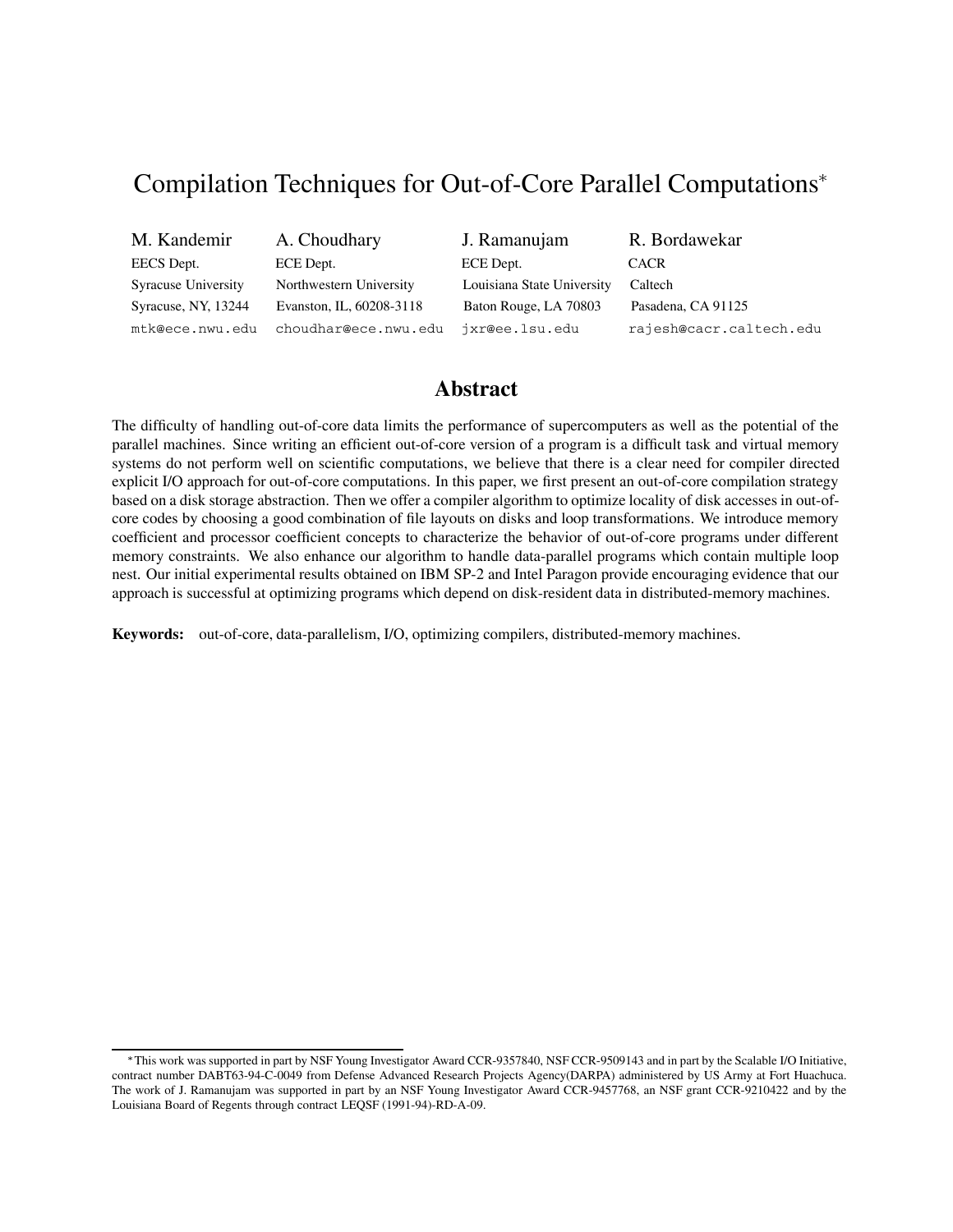### **1 Introduction**

It is well known that the I/O subsystems of the supercomputers and massively parallel machines constitute one of the major bottlenecks limiting the performance of those architectures. Many applications processing large quantities of data cannot obtain the desired performance due to disparity between the computational and I/O speeds of those machines. In order to alleviate this problem, over the decades, the computer scientists and engineers concentrated on I/O subsystem hardware, the virtual memory (VM) and related operating system (OS) concepts, and finally parallel file systems. Although each of those approaches contributed somewhat to alleviating the I/O problem, they all lacked one important parameter which limited their effectiveness: a global view of application's behavior.

In the architecture arena, the need for high-performance has prompted several manufacturers to develop parallel I/O subsystems. Although these subsystems have increased the I/O capabilities of the parallel machines significantly, a lot of improvement is still needed to balance the CPU performance. The problem has become more severe since the size and complexity of applications, both in scientific and commercial worlds, have increased tremendously [14]. As the data requirements of those complex applications exceed the capacity of main memories, the data needs to be stored on a variety of storage media, which include disks and tape drives. As the performance of other system components tends to improve rapidly, it is very likely that the storage subsystem performance of parallel machines will become increasingly important in the future.

In the software arena, the first related studies came from OS designers who offered the handling of I/O activity via a technique called virtual memory which also assumes a considerable amount of help from the hardware. The techniques on this line generally fall into two groups: (1) techniques which consider smart virtual memory implementations and replacement policies [2, 11]; and (2) techniques which consider re-shaping the data reference patterns in order to exploit the given hardware facilities and system software [23, 32]. The latter group then paved the way for automatic program restructuring techniques like loop distribution and page-indexing [1]. In general, these techniques apply to already written programs and consist of re-arranging the code and data to make program's access pattern more local.

Another system software based technique is built upon the file systems and run-time libraries. Several approaches considered extending the traditional Unix file I/O interface for handling the parallel accesses to parallel disk subsystems [18]. The problem with those approaches was that although the Unix-like semantics is convenient for the portability of the existent user applications, the file I/O interfaces derived from the Unix do not aim to get high I/O performance. More recently a number of parallel file systems both from the academia and industry have emerged [10]. Apart from presenting the user convenient interface for indicating parallel I/O accesses from within her program, those file systems also support several I/O modes which take care of the commonly seen file access patterns [28] in explicitly or implicitly parallelized scientific codes. These patterns can be characterized as regular and non-consecutive I/O accesses [18], and can be described by *strided* interfaces and their variants. Recently a number of run-time libraries for out-of-core computations and a few file interfaces have been proposed [31, 30, 8, 29]. SIO initiative [29] leaded by Caltech proposed a parallel file system programming interface which is based on separation of programmer convenience functions from high performance enabling functions. MPI-IO [8], on the other hand, is an attempt to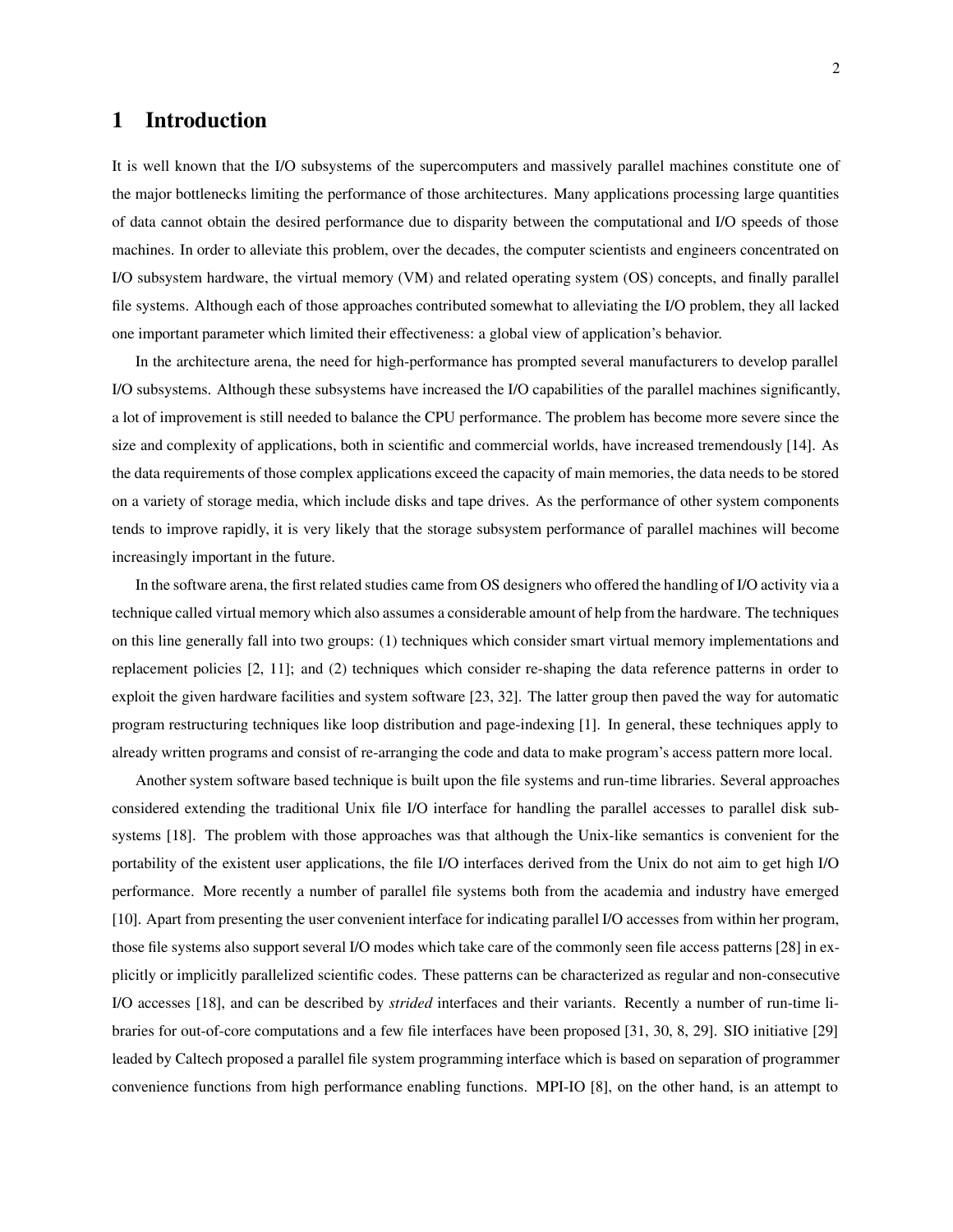provide a portable interface for parallel machines. Instead of defining common I/O access modes, the designers of MPI-IO chose to express data partitionings in terms of derived datatypes. Although most of the I/O libraries suffer from the portability problem, they still fill, to some degree, the need for software for out-of-core computations. In spite of the fact that the parallel file systems and run-time libraries for out-of-core computations provide considerable I/O performance, they require a considerable effort from the user as well. As a result, the user-optimized parallel I/O-intensive applications both consume precious time of the programmer who instead should focus on higher aspects of her program and also are not portable across a wide variety of parallel machines with different disk subsystems.

In this paper, we concentrate on compiler techniques to optimize the I/O performance of scientific applications. In other words, we give the responsibility of keeping track of data transfers between disk subsystems and memory to the compiler. The main rational behind this approach is the fact that the compiler is, sometimes, in position to examine the overall access pattern of the application, and can perform I/O optimizations which conform to application's behavior. Moreover, a compiler can establish a coordination with the underlying architecture, native parallel file system of the machine and I/O-libraries available so that the optimizations can obtain good speedups and execution times. An important challenge for the compiler approach to I/O on parallel machines is that the disk use, parallelism and communication (synchronization) need to be considered together to obtain a satisfying I/O performance. A compiler-based approach to the I/O problem should be able to restructure the out-of-core data and computations, insert calls to the parallel file systems and/or libraries, and perform some low-level I/O optimizations.

The remainder of this paper is organized as follows: In Section 2, we describe out-of-core computations. In Section 3 we present our data storage model used by compiler. We explain an out-of-core compilation strategy in Section 4, and in Section 5 we discuss several compilation issues for I/O and communication. We present a file locality optimization algorithm in Section 6. In Section 7, we report results of our experiments and in Section 8 we enhance our file locality algorithm to handle multiple loop nests. In Section 9, we summarize the related work and we conclude the paper in Section 10.

## **2 Out-of-Core Computations**

A computation is called an *out-of-core* computation if the data that is used in the computation can not fit in the main memory. Thus, the primary data structures reside in files and this data is called *out-of-core* data. Processing out-ofcore data, therefore, requires staging data in smaller granules that can fit in the main memory of a system. That is, the computation is carried out in several phases, where in each phase, part of the data is brought into memory, processed, and stored back onto secondary/tertiary storage media (if necessary).

Out-of-core computations can easily be classified as *physically* out-of-core or *algorithmically* out-of-core [3]. In a physically out-of-core computation, data required for the entire computation has to be fetched from files because the available memory is too small to hold the data structures. On the other hand, in an algorithmically out-of-core computation, the overall computation is performed in phases because the input data is received in parts at runtime. Examples of algorithmically out-of-core applications include real-time rendering application that processes a stream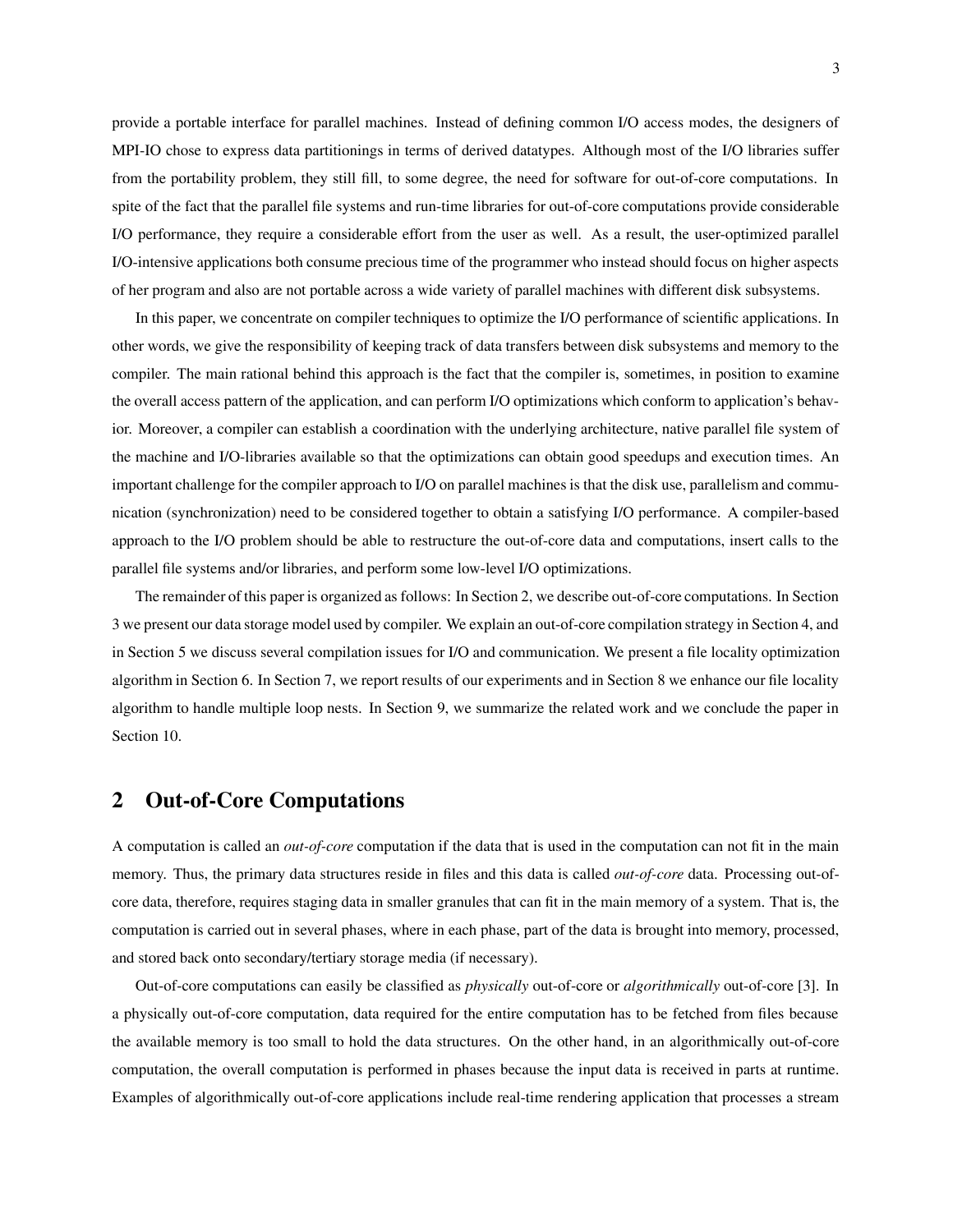of images or a scientific application accessing data over a network. In this paper we concentrate on the compilation of physically out-of-core computations only.

Both types of out-of-core applications access data from files stored either in secondary (e.g., disk drives) or tertiary memory (e.g., data tapes). For the purposes of this paper, we only consider files stored in secondary memory. Moreover, we assume that the way a file is stored on disks is dependent on the underlying parallel file system, and the connection between the parallel file system and compiler is provided by our data store model which is explained in the following section.

## **3 Data Storage Model**

Many new high performance multicomputers employ aggressive secondary storage subsystems. These subsystems may contain private disks, shared disks or a combination of both. This variety in the I/O architectures makes it difficult to design optimization techniques to reduce the time spent in I/O. We believe that in order to design techniques for achieving reasonable performance for programs using disk-resident data on multicomputers, the following questions should be addressed.

- Can a simple storage model abstracting out the details of the underlying disk subsystems be designed?
- On such a model, can the common locality optimizations be applied to programs manipulating the disk-resident data? What kinds of program and/or data restructurings are needed?
- How should the effectiveness of such locality optimizations be measured? What is the success criterion?
- What are the architectural bottlenecks preventing these optimization from succeeding on different disk subsystem architectures?

To address some of these problems, we designed and implemented an abstract storage subsystem called *local placement model* (LPM) [3] extending the distributed-memory paradigm to account for disk subsystem related issues. Our data storage model abstracts out the peculiarities of the underlying disk subsystem and presents the user or the compiler a system where the disk-resident arrays are divided into local disk-resident arrays, each of which is stored on separate logical private disk assigned to a processor. Within this framework, access to data residing in a non-local disk is performed via message passing. One of the advantages of such a model is that it enables the user and/or compiler to apply optimizations in order to improve the disk-locality characteristics of programs.

Based on this abstract model, we introduce control and data transformations to exploit the locality in files. Our control transformations change the access patterns to files and are based on a general loop transformation theory [34]. Our data transformations, on the other hand, involve assigning appropriate file layouts for different disk-resident arrays. In this way, we remove the impact of fixing layouts for all arrays as in conventional compiler and file systems. However, we should make a distinction between file and disk layouts. Depending on the storage style used by the underlying file system, a file can be striped across several disks. Accordingly, an I/O call in the program can correspond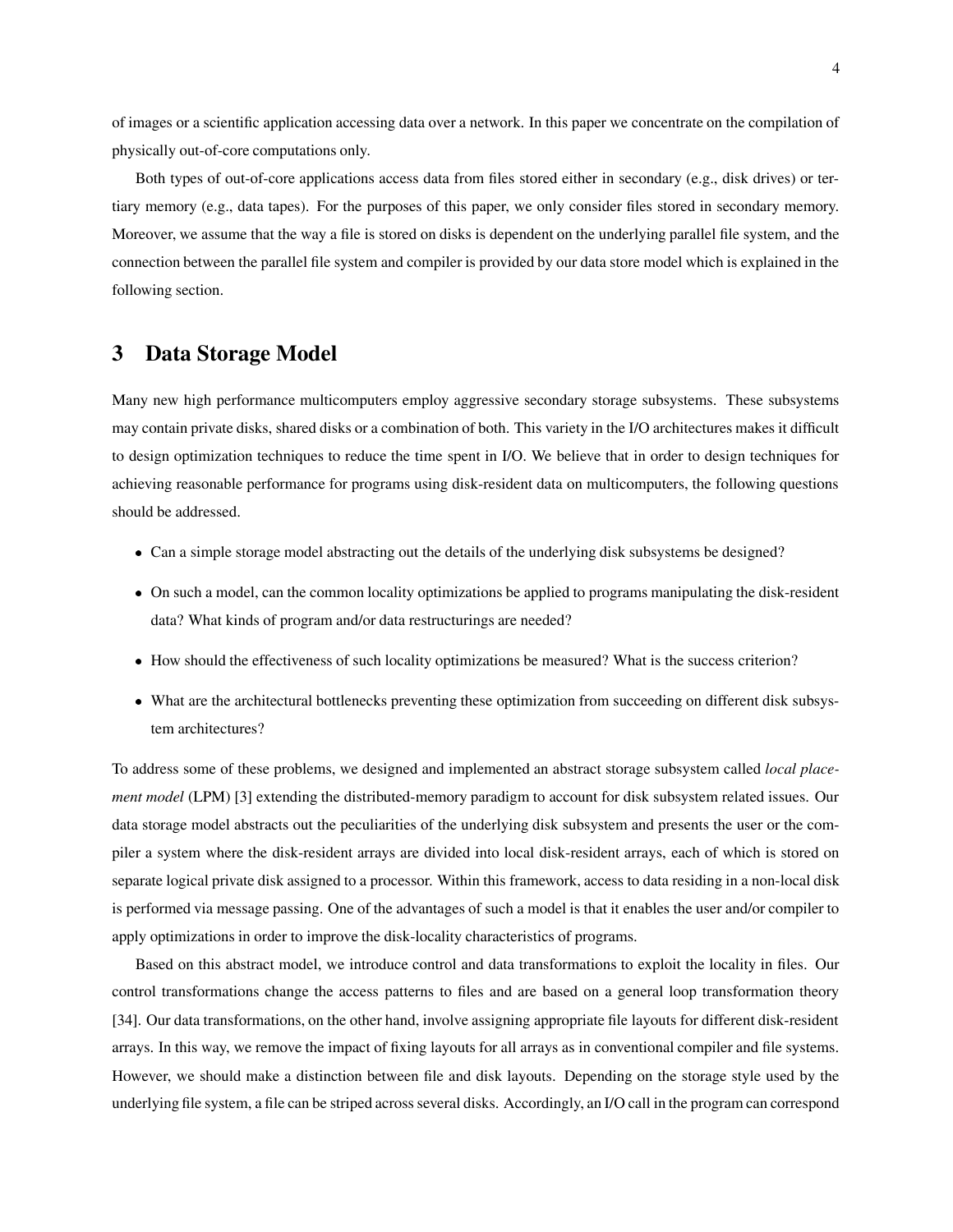

Figure 1: **Our storage subsystem abstraction - LPM.**

to several system calls to disk(s). The techniques described in this paper attempt to reach the optimized file layouts and to minimize the number of I/O calls to the files. Of course, reduction in I/O calls to files lead, in general, to reduction in calls to disks. The relation, though, is system dependent and is not addressed in this paper. Additionally, when more than one array is involved in a computation, we offer a memory allocation strategy such that the total I/O time is minimized.

Since our main objective is to minimize the time spent in I/O, commonly termed as *I/O cost*, we must have a measure to quantify the effectiveness of our optimizations statically for different programs. Practically, the cost of an I/O call can be modeled by two parameters: *startup cost*, which is the time taken to start a file I/O operation; and *read/write cost* of a datum. Since the startup cost is the dominating term, it should be amortized by transferring data between node memory and disk in large chunks. On the other hand, we can restructure the program so that once a data block is transferred into node memory, it will be reused as much as possible. Our optimizations achieve both of these goals. The reduction in number of I/O calls is computed, the overall effect of our approach at reducing the number of I/O calls and at reusing data is shown analytically. Our experimental results confirm these results.

In principle, our storage subsystem model can be implemented on any distributed-memory message passing machine. The data storage subsystem shown in Figure 1 specifies how the out-of-core arrays are placed on disks and how they are accessed by the processors. The local arrays of each processor are stored in separate files called *local array file*s. The local array file can be assumed to be *owned* by that processor. The node program explicitly reads from and writes into the local array file when required. Figure 2 shows how data in an out-of-core local array is tiled into memory.

In other words we assume that each processor has its own logical disk with the local array files stored on that disk. The mapping of the logical disk to the physical disks is system dependent. If a processor needs data from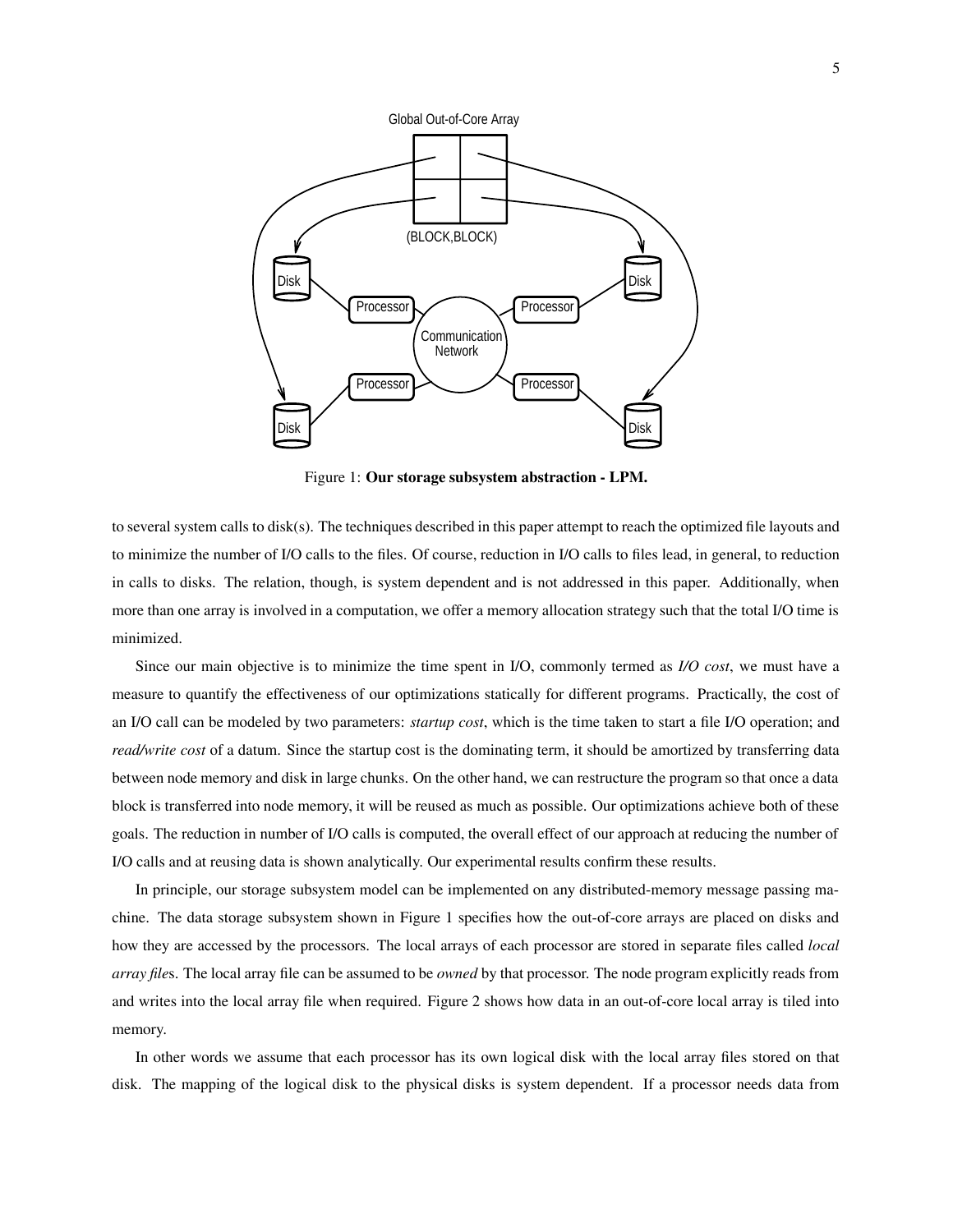

Figure 2: **Data tiling for a single processor.**

any of the local array files of another processor, the required data will be first read by the owner processor and then communicated to the requesting processor. Since data sharing is performed by explicit message passing, this system is a natural extension of distributed-memory paradigm.

Designing I/O optimizations for architectures with different disk subsystems can be a very difficult task. Instead by building a storage subsystem abstraction, we isolate the peculiarities of underlying systems. An architecture with local disks is a straightforward extension of distributed-memory message-passing machine. The main advantages of such a system are scalability, ease of I/O programming and predictability of I/O optimizations. To elaborate more on the difficulty of designing efficient software optimizations, let us consider an I/O intensive data parallel program running on a multicomputer. The primary data sets of the program will be accessed from files stored on disks. Assume that the files will be striped across several disks. We can define four different *working spaces* [3] in which this I/O intensive parallel program operates: a *program space* which consists of all the data declared in the program, a *processor space* which consists of all the data belonging to a processor, a *file space* which consists of all the data belonging to a local file of a processor and finally a *disk space* which contains some subset of striping units belonging to a local file. An important challenge before the compiler writers for out-of-core computations is to maintenance the maximum degree of locality across those spaces. During the execution of I/O intensive programs, data needs to fetched from external storage into memory. Consequently, performance of such a program depends mainly on the time required to access data. In order to achieve reasonable speedups, the compiler or user needs to minimize the number of I/O accesses. One way to achieve this goal is to transform the program and data sets such that the localities between those spaces are maintained. This problem is similar to that of finding appropriate compiler optimizations to enhance the locality characteristics of in-core programs; but due to the complex interaction between working spaces it is more difficult. To improve the I/O performance, any application should access as much consecutive data as possible from disks. In other words, the program locality should be translated into spatial locality in disk space. Since maintaining the locality in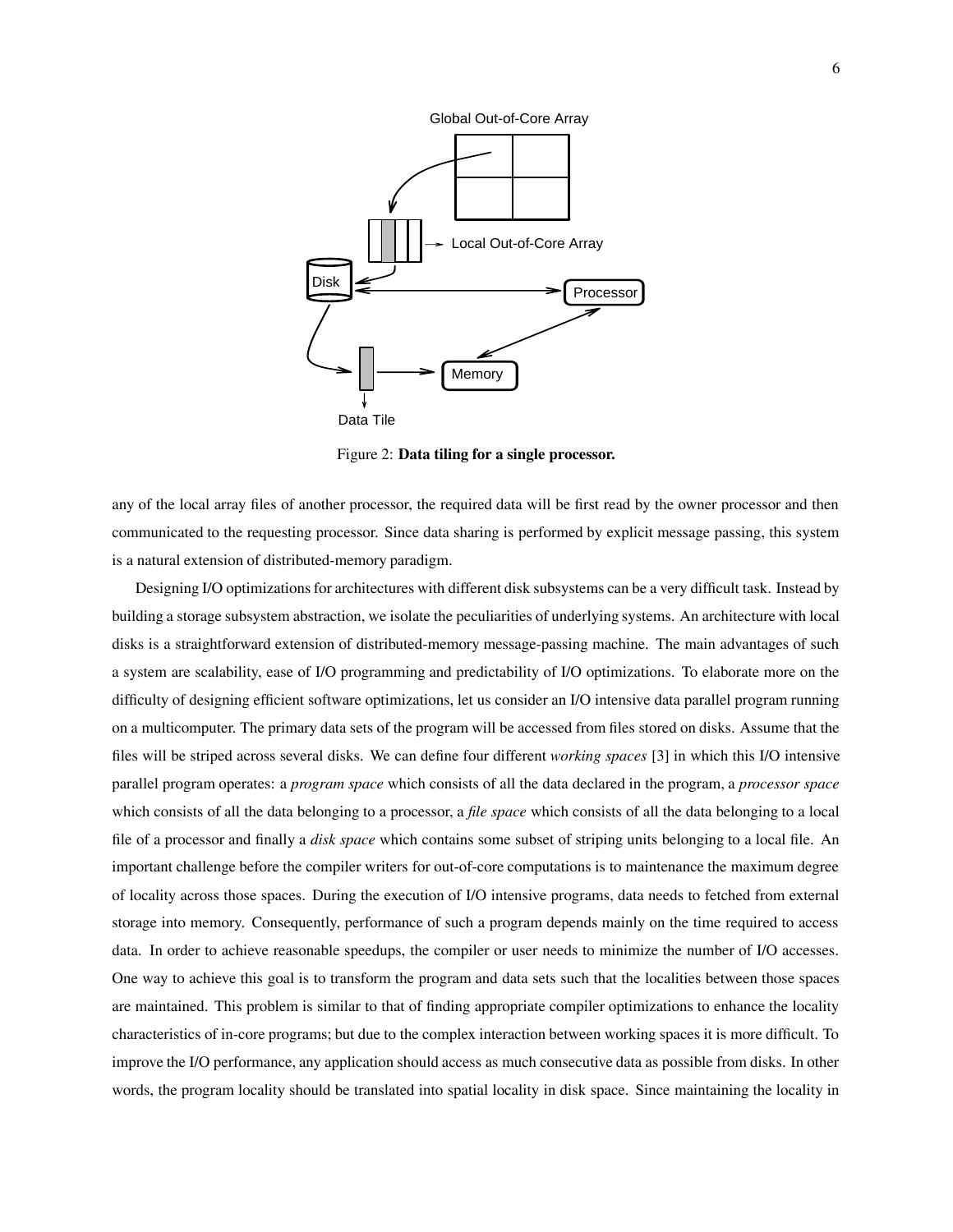

Figure 3: **Storage subsystems of SP-2 (a) and Paragon (b) as seen by LPM.**

disk space is very difficult in general, our compiler optimizations try to maintain the locality in the file space.

Throughout the paper we present out-of-core compilation methods and I/O optimization techniques that work on LPM and evaluate the performance of those techniques on two different distributed-memory machines: IBM SP-2 and Intel Paragon.

In order to implement the LPM on SP-2 we used the locally attached disk space to store the local array files as shown in Figure 3:(a). For Paragon, on the other hand, we created on the disk subsystem a separate file for each local array (Figure 3:(b)). We should note that under those implementations there is a strong parity between LPM and the underlying I/O architecture on the SP-2 whereas there is a disparity between those on the Paragon. Of course, those implementations are only representative, and the LPM can be implemented in a variety of ways on both Paragon and SP-2.

## **4 Out-of-Core Compilation Strategy**

In this section we discuss the general issues involved in compilation of out-of-core codes on distributed-memory message-passing machines. Our programming model is inspired by the data-parallel programming paradigm. In essence, data-parallel programs apply the same conceptual operations to all elements of large data structures. This form of parallelism occurs naturally in many scientific and engineering applications such as partial differential equation solvers and linear algebra routines. In these programs, a decomposition of the data domain exploits the inherent parallelism and adapts it to a particular machine. Compilers can use programmer-supplied decomposition patterns such as block and cyclic to partition computation, generate communication and synchronization, and guide optimization of the program. Different data alignment and distribution strategies used in the decomposition affect the computational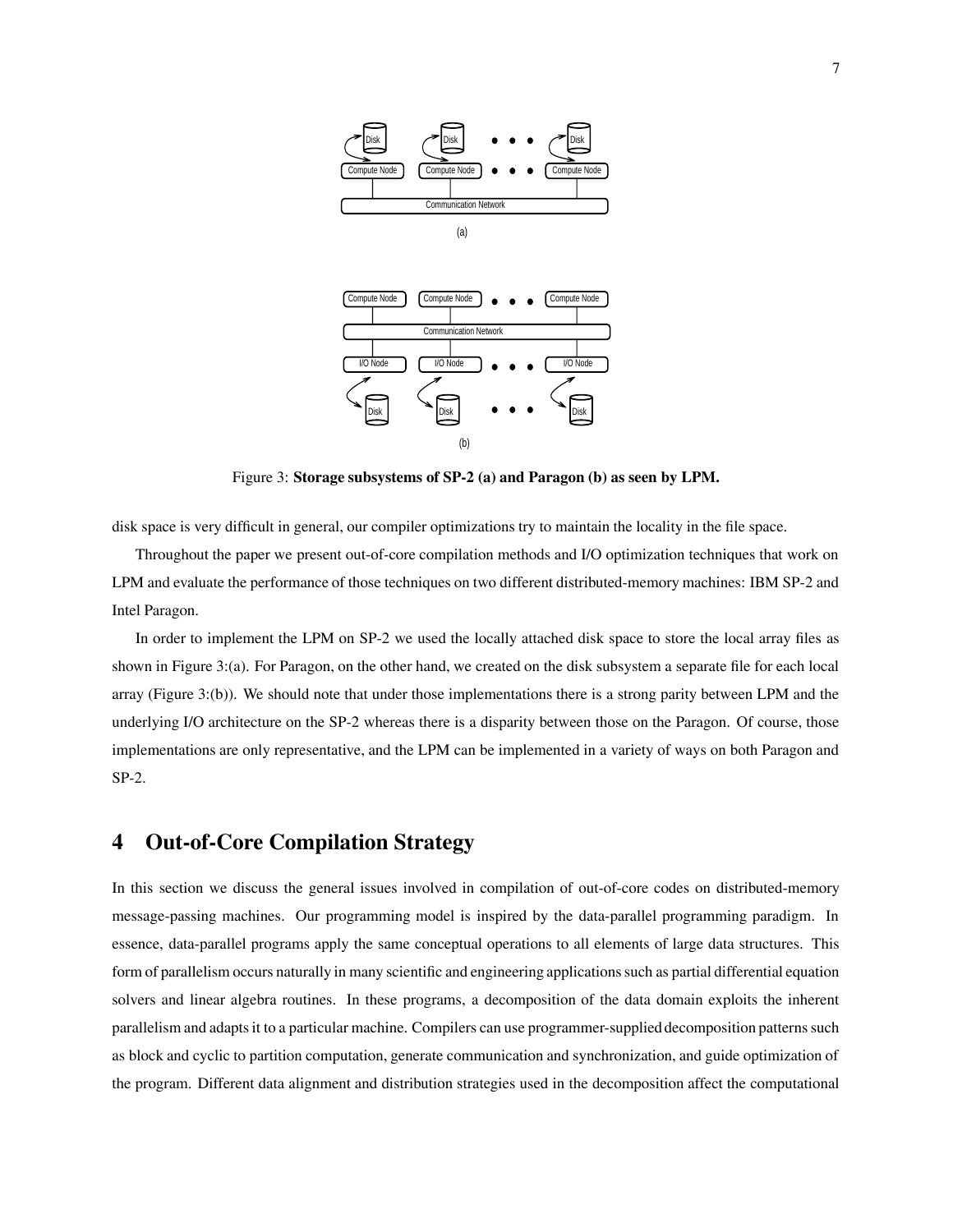load balance, and amount of interprocessor communication, and allow other optimizations.

Several new languages provide directives that permit the expression of mappings from the problem domain to the processing domain to allow a user to express precisely these alignments and distributions. The compiler uses the information provided by these directives to optimize the programs. Languages based on this principle are called data-parallel languages and include High Performance Fortran (HPF) [17], Vienna Fortran [35], and Fortran D [13]. In this paper, we refer to all those languages as HPF-like languages, and to directives provided by them as HPF-like directives.

Our main assumption throughout this section is that HPF-like language directives are used to distribute the data across the processors. In out-of-core computations, however, these directives apply to data on disk(s). For example a directive such as DISTRIBUTE X(BLOCK, BLOCK) ON TO  $P(2, 2)$  results in distribution of an out-of-core array X in a block-block manner across the local disks of four processors (see Figure 1). An alternative approach [27] is to employ two types of directives: one type for the decomposition of out-of-core data into in-core chunks; and another type for the distribution of an in-core chunk across the local memories of processors. The main disadvantage of this two-level mapping is that it specifies the tile access pattern of a node program completely, and hinders highlevel optimizations to improve I/O performance. As will be shown in the rest of the paper, the determination of tile access pattern can be successfully achieved by a compiler analysis; so, our approach uses only one-level mapping.

The compilation of an out-of-core data-parallel program consists of two distinct phases. In the first phase, a global program analysis is performed. This part involves lexical analysis, file/data distribution analysis, dependence/dataflow analysis and a preliminary analysis of DO loops and FORALL statements. In fact, the out-of-core compilation in this phase proceeds in the same way as an in-core compilation would. The second phase operates on the local name space. Using the distribution information supplied by the user directives, the out-of-core arrays are partitioned across the local disks of the processors. Then the compiler performs work distribution which involves computing the local array sizes for each processor, scalarizing the FORALL statements and generating corresponding DO loops. Also in this step, the compiler detects necessary communication and generates the communication sets. The next step in this phase is to perform *tiling*. Tiling (also known as blocking) is a technique to improve the locality and is a combination of strip-mining and loop permutation [33, 34]. It can be used to automatically create blocked versions of programs, and when it is applied it replaces the original loop with two new loops: a tiling loop and an element loop. In an out-ofcore compilation strategy based on explicit file I/O, tiling of out-of-core data into memory is mandatory, and compiler uses the results of the dependence analysis [34] performed in the first phase to determine whether or not tiling is legal. All necessary loop transformations are performed in order to ensure the legality of tiling. Notice that the fetch order of tiles in out-of-core computations determines the order of computation as well. What essentially being performed during tiling is strip-mining the local computation according to the available memory. The next step performs some layout and loop optimizations in order to minimize the time spent in I/O. This re-ordering of computation and file layout transformations may not be trivial and we discuss this issue in detail in Section 6. After the I/O optimizations are applied, several communication optimizations are performed. The main task of this step is to determine the communication points for specific data tiles within the program. As will be explained in the following section, apart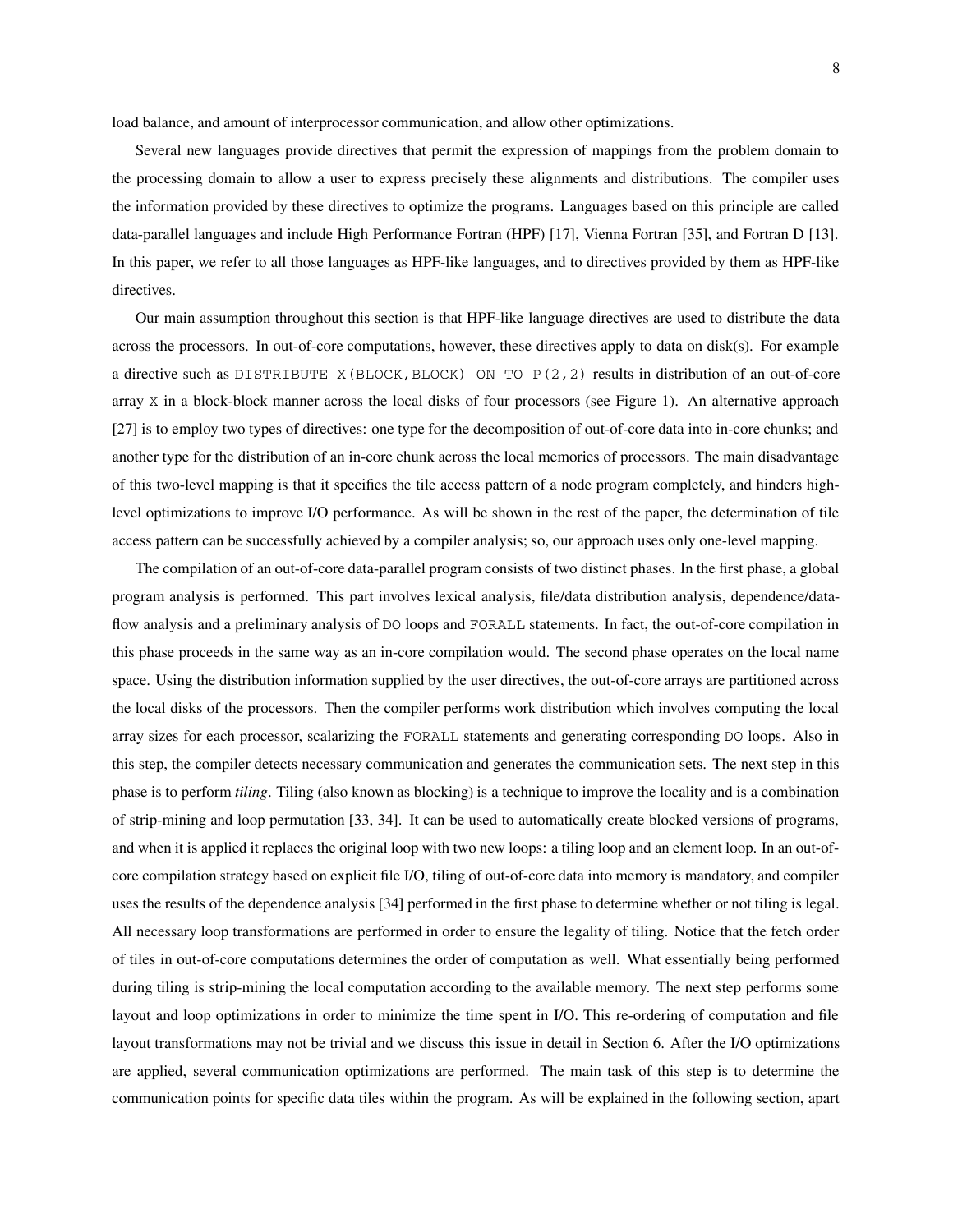

Figure 4: **Out-of-core compilation process.**

from reducing the time spent in communication, the communication optimizations also help to reduce the overall I/O time. This is especially true for the FORALL-type computations as they involve anti-dependence relations only. This gives the compiler the freedom to re-order the tile fetches such that the communication will only be performed for the data tiles currently residing in memory. The final step of this phase deals with the low-level I/O optimizations. This may involve pipelining of writes, aggregation of multiple I/O requests, and selection of the disk access strategy and I/O mode(s) taking into account the striping-type of the local data across disks. The strategies like two-phase access [3] and disk-directed I/O [19] can be used at this step, but in this paper we do not consider this last step anymore. The Figure 4 shows the overall compilation process.

### **5 Issues in Out-of-Core Compilation**

In this section we summarize some of the previous work on out-of-core compilation and discuss several issues unique to out-of-core compilation.

An optimizing compiler based on explicit file I/O for out-of-core data parallel applications takes a data-parallel program (such as one written in HPF) accessing out-of-core arrays as input and generates the corresponding node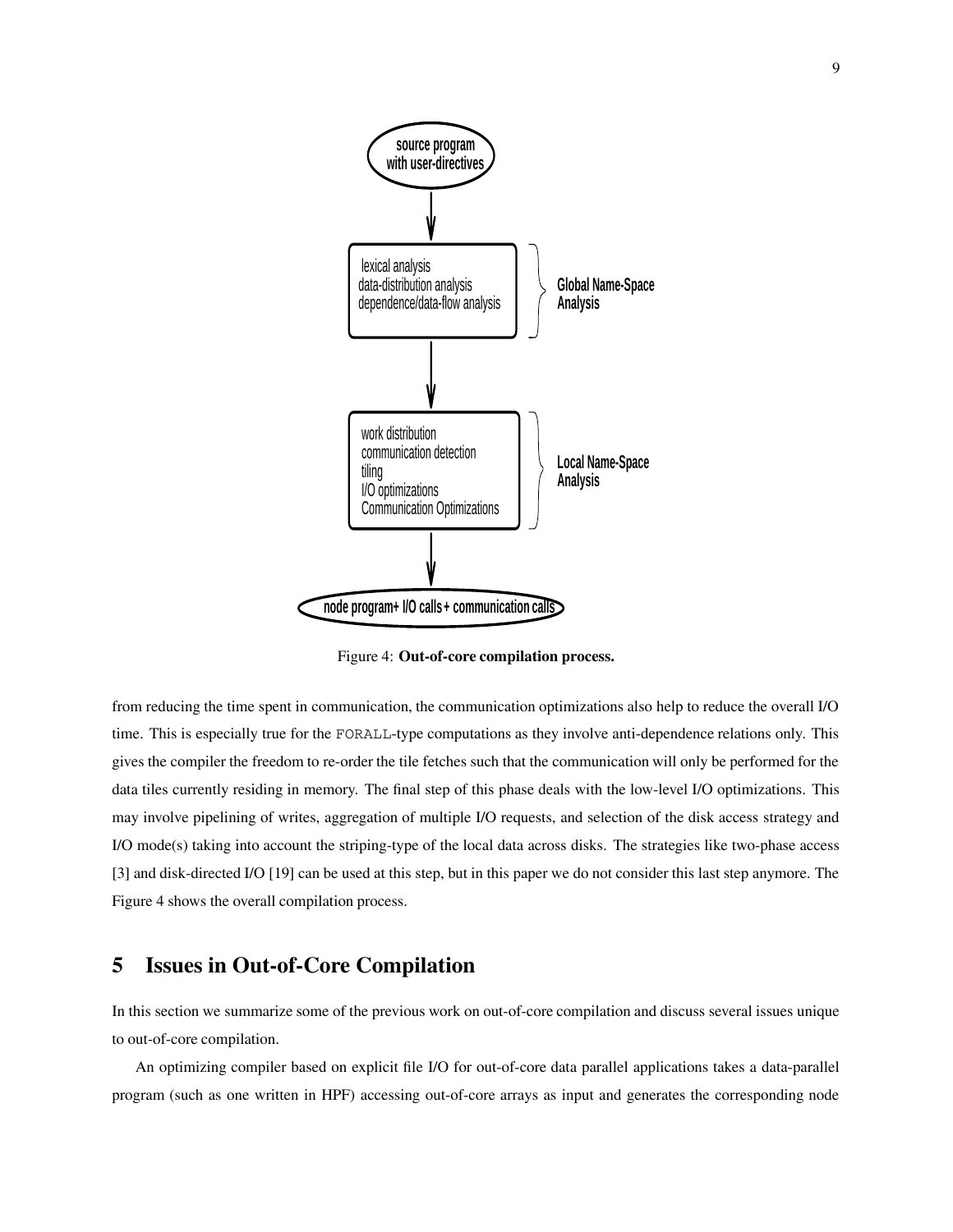```
1 REAL A(1024,1024), B(1024,1024)
2 !HPF$ PROCESSORS P(2,2)
3 !HPF$ DISTRIBUTE (BLOCK,BLOCK) ONTO P ::A,B
   ...........
4 FORALL (I=2:N-1, J=2:N-1)
5 A(I,J) = (B(I,J-1) + B(I,J+1) + B(I+1,J) + B(I-1,J))/46 END FORALL
```
#### Figure 5: **A program fragment for two-dimensional Jacobi computation.**

program with calls to runtime routines for I/O and communication. The compiler *strip-mines* the computation so that only the data which are in memory are operated on, and handles the required buffering. Computation on in-core data often requires data which is not present in a processor's memory requiring I/O access as well as communication. Since the data is stored on disks, communication often results in disk accesses. The disk access costs are normally several orders of magnitude greater than the inter-processor communication costs. Therefore, it is very important to reduce the disk access costs. In this section we summarize strategies to perform communication when data is stored on disks.

Consider the HPF program fragment from Figure 5. The HPF program achieves parallelism using data and work distribution. Work distribution is performed by the compiler during the compilation of parallel constructs like FORALL or array assignment statements (lines 4-6, Figure 5). A commonly used paradigm for work distribution is the *ownercomputes* rule [34].

In this example, it can be observed that for the execution of the FORALL statement, each processor requires data from two neighboring processors. This communication requirement can be easily and efficiently satisfied for an incore computation by collective communication routines such as *overlap shift*. In out-of-core computations, however, the compiler should make an important decision as how to perform the communication. The communication in our example can be satisfied by either a collective communication routine as in in-core compilation, or by considering the individual communication requirements of the data tiles in memory [3, 4, 5]. The latter performs communication only for the data tiles currently being processed in memory. Although the former communication method is attractive from compiler's point of view since it allows the compiler to easily identify and optimize collective communication patterns, it has been shown in [4] that in out-of-core computations involving transfer of the boundary data it is inefficient. In order for the latter method to be effective however, the compiler should be able to re-order processing of data tiles such that whenever a data item is required it should be available in some processor's memory rather than somewhere on disk. The details of the methods to obtain desired processing order can be found in [3, 5, 15].

During all this effort however, we have considered the I/O optimizations which are required because of the *communication requirements* of the out-of-core program. In the following section, we will concentrate on I/O optimizations which are required because of the *computation requirements* of the out-of-core programs. We will show that the main issue is to select the appropriate layouts, loop order and to allocate the available node memory such that the overall I/O time will be minimized.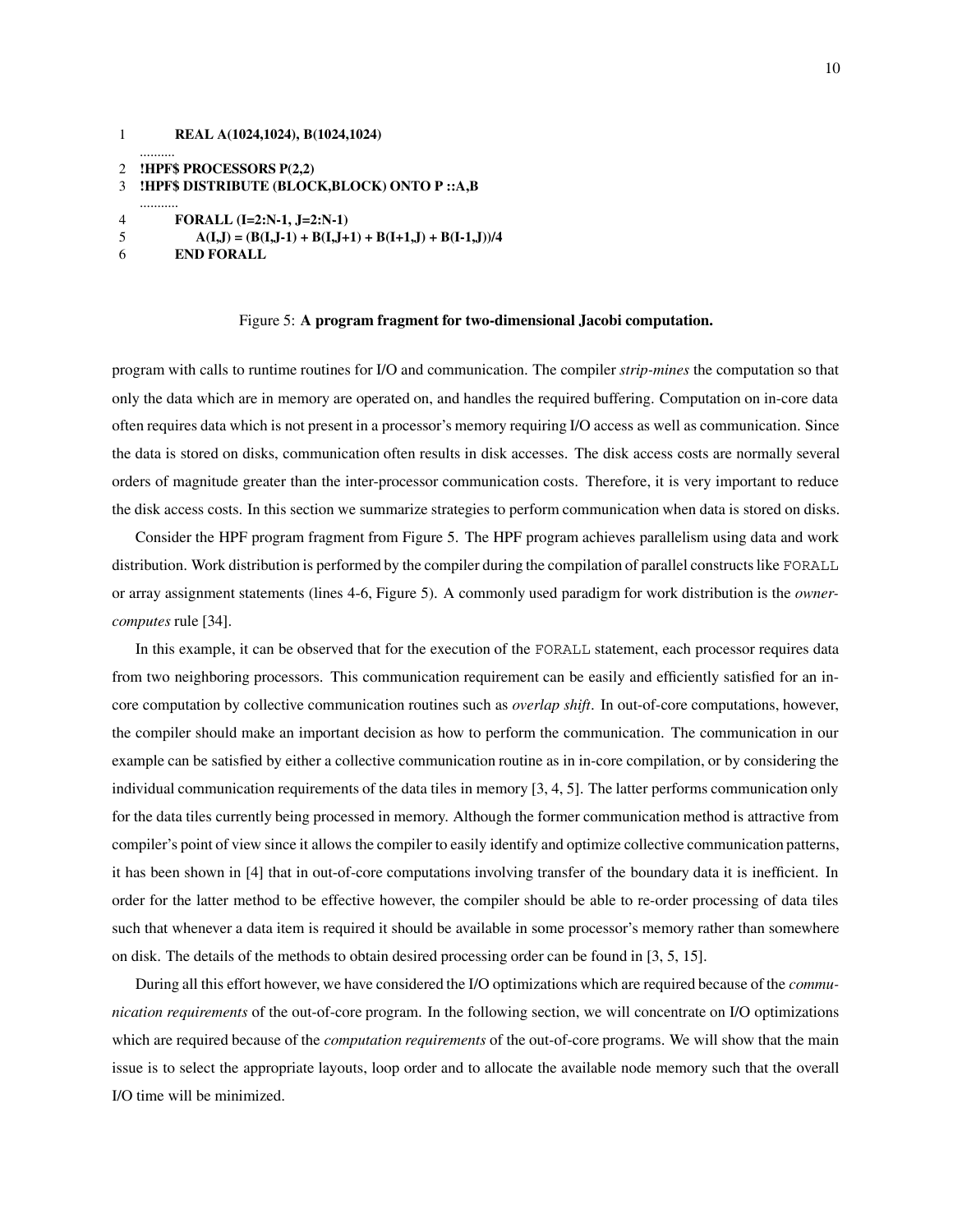## **6 I/O Optimizations for File Locality**

Since accessing data on disks is usually orders of magnitude slower than accessing data on memory, the optimizing compilers must reduce the number as well as volume of the disk accesses. In this section we present:

- we present an algorithm based on explicit file I/O to reduce the time spent in disk I/O. Our algorithm automatically transforms a given loop nest to exploit spatial locality on files, assigns appropriate file layouts for arrays, and partitions the available memory among the data tiles of different out-of-core arrays, all in a unified framework.
- we present performance results for several kernels on an IBM SP-2 and on an Intel Paragon. These results provide enough evidence that the algorithm can be very useful for compilation of out-of-core codes.

As has been explained in the previous sections, in order to translate out-of-core programs, the compiler has to take into account the data distribution on disks, the number of disks used for storing data etc. Abstractly, the compilation of an out-of-core loop nest can be thought of as consisting of two distinct phases. In the first phase, several analyses are performed, the out-of-core arrays in the source HPF program are partitioned according to the distribution information and bounds for local out-of-core arrays are computed. The second phase, on the other hand, adds appropriate statements to perform I/O and communication, and performs some I/O and communication optimizations. The local out-of-core arrays are first tiled according to the node memory available in each processor and the resulting tiles are analyzed for communication. The loops are then modified to insert necessary I/O calls. The techniques explained so far have not taken the file layouts into consideration. As will be shown in this section, however, some out-of-core computations perform best when different out-of-core arrays have different file layouts. This optimization is vital for generating an output code with satisfying I/O performance on large number of processors. The domain of our techniques is dense numerical out-of-core codes. This domain is appropriate because it is very important in practice.

Our research [16] has identified three major issues to be exploited in order to generate efficient code for out-ofcore computations: access pattern, storage layouts on files, and memory allocation. The access pattern is generally a function of distribution directives and control constructs such as loops, conditional statements etc. Since in scientific computations most of the execution time is spent in loop nests, we can consider loops as the sole factor determining the access pattern along with the data distribution directives. On the other hand, the file layout for an  $h$ -dimensional array can be in one of the  $h$ ! forms, each of which corresponds to layout of data in file linearly by a nested traversal of the axes in some predetermined order. The innermost axis is called *the fastest changing dimension*. As an example, for row-major storage layout of a two-dimensional array, the second axis is the fastest changing dimension. And lastly, since node memory is a limited resource, it should be divided optimally among competing out-of-core arrays such that the total I/O time is minimized. A compiler for out-of-core codes should optimize the access pattern, storage layout and memory allocation together in order to exploit the locality as much as possible.

A naive approach can extend the compilation methodology of in-core data-parallel programs for out-of-core computations as follows: after the node program is determined, the loops are tiled (by considering data dependences) and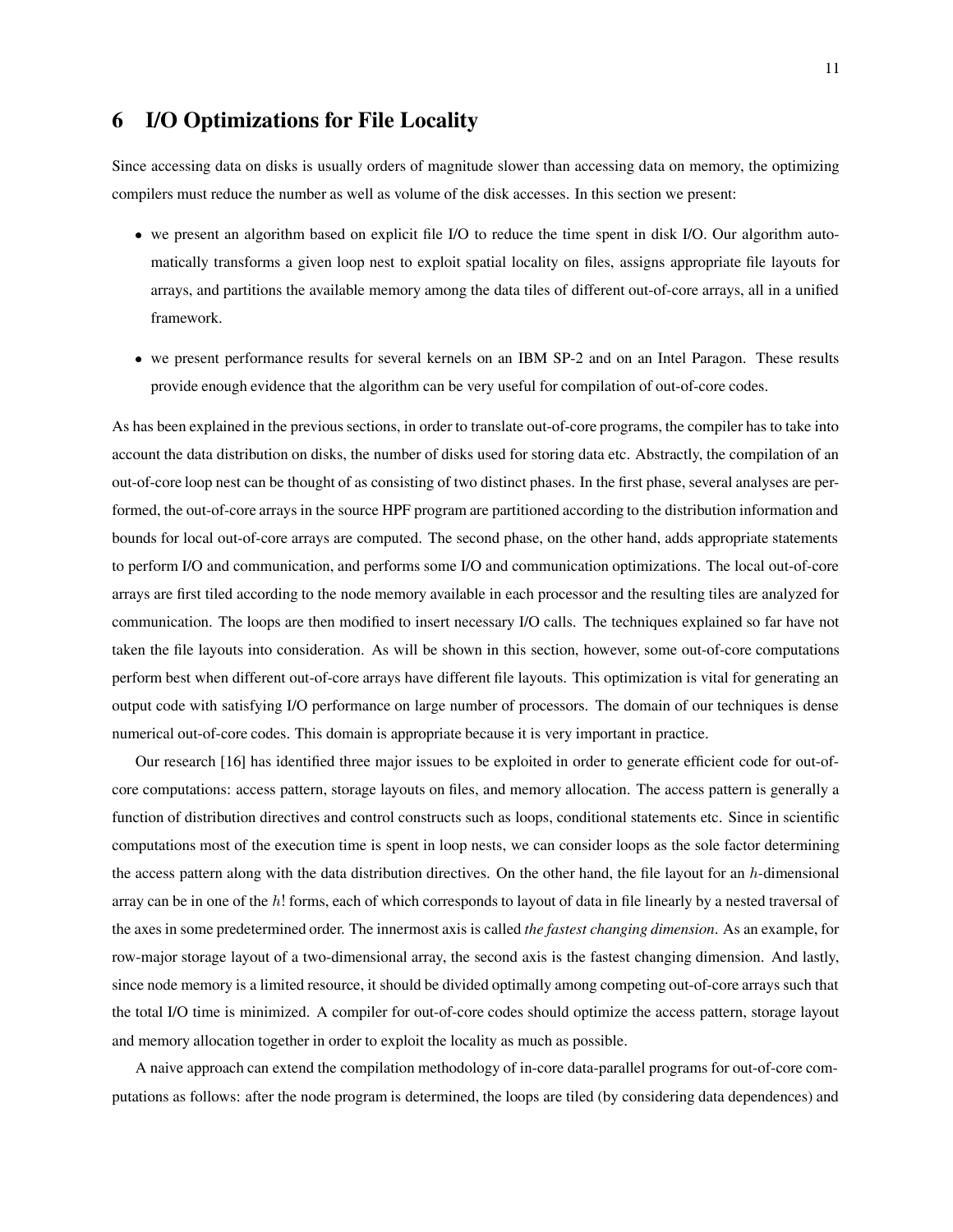

Figure 6: **Optimized I/O vs. Unoptimized (naive) I/O on IBM SP-2.**

appropriate I/O calls are inserted between tiling loops. If no layout optimization is performed, *data tiles* with sides of equal length in each dimension are fetched from disk, and the available memory is divided as evenly as possible across the arrays involved. We believe that the code produced by this naive method may not perform well due to the following reasons.

(1) In this method, the order of tiling loops is the same as that of the original loops. As will be shown later, for many nests encountered in practice that order of tiling loops may not be the best to exploit the data locality in files. In other words, the best loop order for file locality may be different from that for the register/cache locality.

(2) Assuming a fixed file layout such as row-major or column-major for all arrays involved in the computation may not be a good idea. In out-of-core computations, fixed file layout strategy can lead to poor results on secondary storage.

(3) When more than one array is involved in computation, during memory allocation it might be better to favor (by allocating more memory) the frequently accessed arrays over the others.

#### **6.1 Why File Layout Optimizations?**

Figure 6 shows the normalized I/O times of unoptimized and optimized versions of a loop nest on IBM SP-2. The loop nest (shown in Figure 9:(a)) accesses three out-of-core arrays, size of each is  $4096 \times 4096$  double elements. The experiment was performed for different values of slab ratio  $(SR)^1$ , and in order to eliminate the effects of parallelism and isolate the improvement originating from the layout optimizations, we ran both versions of the program on a single node of SP-2. The following subsections will give detailed analysis in order to obtain appropriate file layouts for given a loop nest. For now, we should emphasize that the optimized version has different file layouts, access pattern and memory allocation than the unoptimized version, the combined effect of which is  $50\% - 90\%$  improvement in the total I/O time.

<sup>&</sup>lt;sup>1</sup> Slab ratio is the ratio of size of the in-core node memory to the total size of the out-of-core local arrays.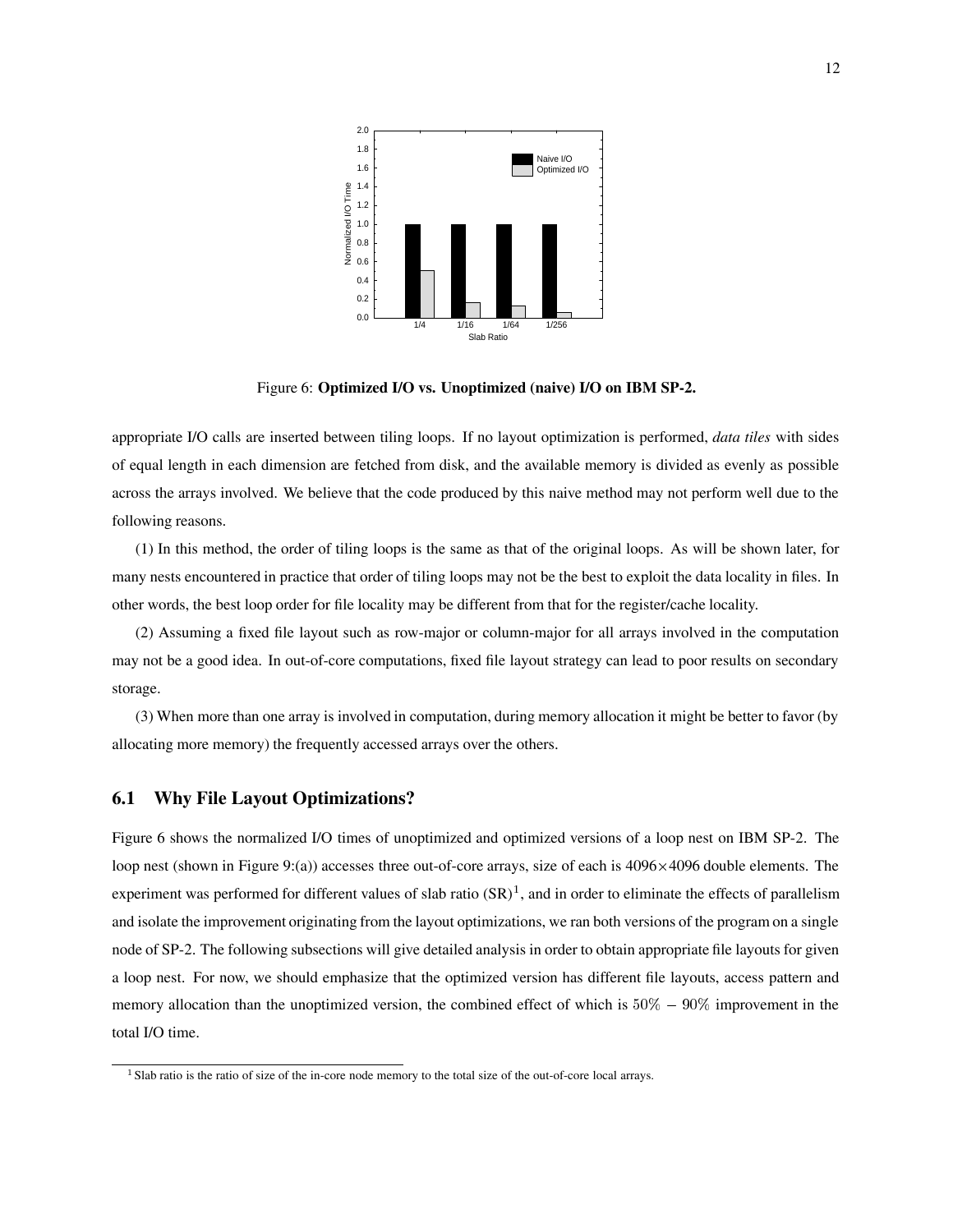#### **6.2 What is an optimized array access?**

We refer to an array access as optimized if it can be performed such that all the data along a specific dimension will be read by a low I/O cost. Practically, the situation is depicted in Figure 7 for three different cases using a twodimensional array. The shaded portions denote data tiles. The case in Figure 7:(a) corresponds to unoptimized case where all the available memory is utilized for accessing a square tile. In that case the file layout for the array does not matter as in order to read an  $S_a \times S_a$  data tile,  $S_a$  I/O calls should be issued no matter what the file layout is. The cases shown in Figures 7:(b) and Figures 7:(c), on the other hand, correspond to the optimized accesses for row-major and column-major file layouts respectively. In Figures 7:(b), with  $S_b$  I/O calls it is possible to read  $S_b \times n$  elements from the file, and in Figures 7:(c),  $n \times S_c$  elements are read by issuing only  $S_c$  I/O calls (assuming for both the cases at most  $n$  elements can be read by a single I/O call). The technique described in the rest of the paper attempts to reach the optimized array accesses for all references. The following points should be noted. First, an optimized array access is only meaningful with the corresponding optimized file layout. For example, reading  $S_b \times n$  elements from the array shown in Figures 7:(b) would cost <sup>n</sup> separate I/O calls (i.e. would not be optimized) if the array was stored in file as column-major. Second, in order to have a fair comparison we fix the available memory size  $(M)$  no matter how the arrays are optimized. As an example, for the cases shown in Figures 7, assuming this is the only array referenced in the nest, the equality  $S_a^2 = S_b n = nS_c = M$  should hold.

#### **6.3 Array Reference Matrices and Loop Transformation Basics**

Our focus is on loops where both array subscripts and loop bounds are affine functions of enclosing loop indices. Given a loop nest with indices  $i_1, i_2, ..., i_n$  that can be represented by a column vector I, we define an *array reference matrix* L for each reference in that nest such that the array reference can be expressed in the form  $LI + b$  where b is an offset vector. In general there are as many array reference matrices as there are references. For our purposes, however, we consider only the array reference matrices which are distinct. On applying a transformation  $T$  to a loop nest denoted by I, the transformed loop index becomes T I and the transformed array reference matrix  $\mathcal{L}T^{-1}$ . Similarly if d is the original distance/direction vector, after applying  $T$ ,  $T\vec{d}$  is the new distance/direction vector. A transformation is legal if and only if Td is lexicographically positive for every d. We denote  $T^{-1}$  by Q. An important characteristic of our approach is that using the array reference matrices, the entries of  $Q$  are derived systematically. For the rest of the paper, the reference matrix for array X will be denoted by  $\mathcal{L}^X$  whereas the  $i^{th}$  row of the reference matrix for array X will be denoted by  $\ell_i$ .

### **6.4 Algorithm for Optimizing File Locality**

Let  $i_1, i_2,...,i_n$  be loop indices of the original nest, and  $j_1, j_2,...,j_n$  be the loop indices of the transformed nest, starting from outermost loop. An explanation of our algorithm for a single statement follows. The modifications necessary for multiple LHSs and multiple nests are discussed in Section 8.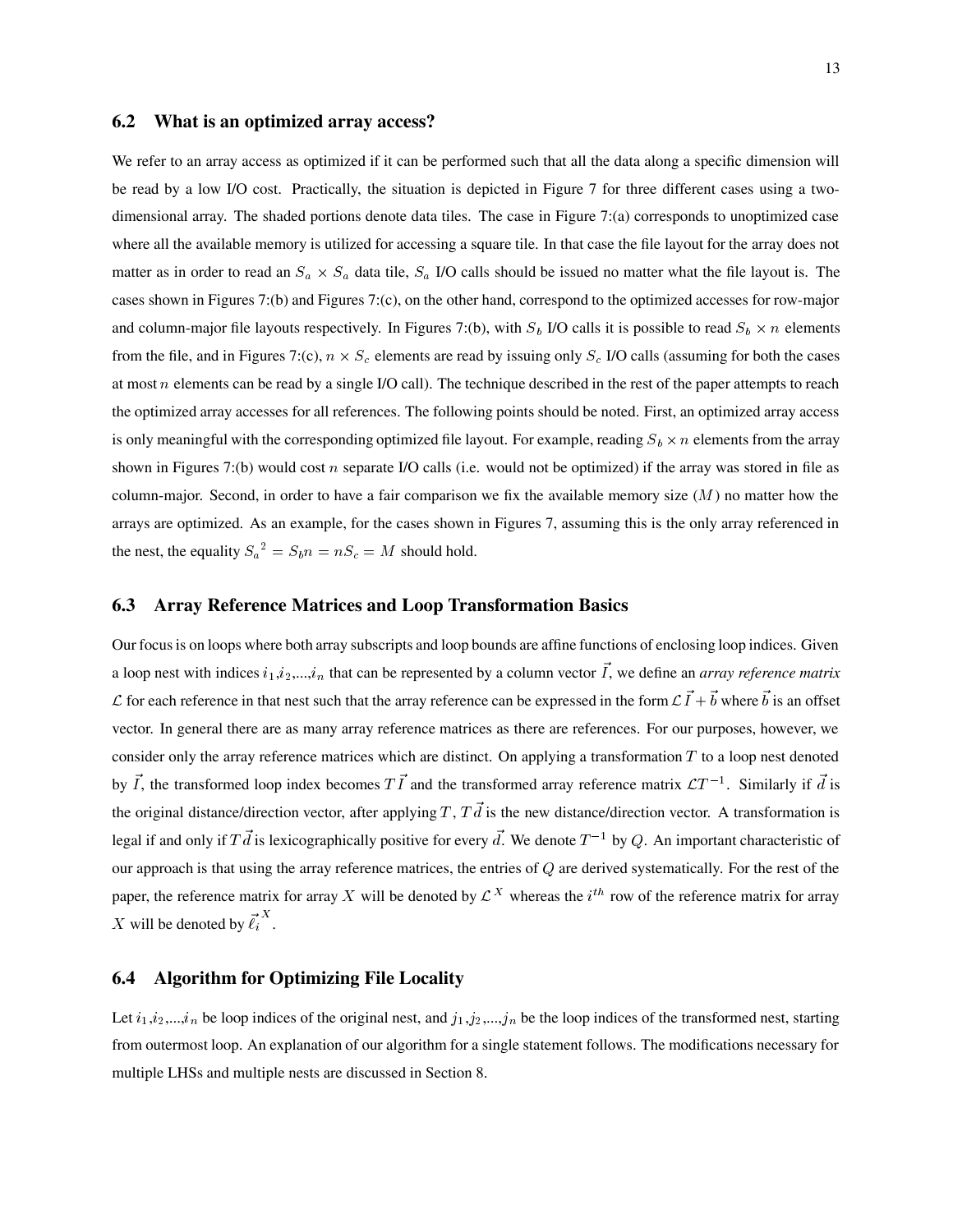

Figure 7: **(a) Unoptimized access. (b)-(c) Optimized accesses.**

**Handling the LHS.** At the first step, our technique determines a suitable transformed array reference matrix for the LHS reference. The transformation matrix should be such that the LHS array of the transformed loop should have the innermost index as the only element in one of the array dimensions and that index should not appear in any other dimension for this array. In other words, after the transformation, the LHS array  $C$  should be of the form  $C(*,*,...,j_n,...,*,*)$  where  $j_n$  (the new innermost loop index) is in the  $r^{th}$  dimension and  $*$  indicates a term independent of  $j_n$ . This means that the  $r^{th}$  row of the transformed reference matrix for C is  $(0,0,...,0,1)$  and all entries of the last column, except the one in  $r^{th}$  row, are zero. After that process the LHS array *can* be stored in file such that the  $r^{th}$  dimension will be the fastest changing dimension. This helps to exploit the spatial locality in file, for this reference. Notice that after this step the out-of-core array is not stored in file immediately according to the determined layout. Instead, the final layout for the LHS array is decided after considering all alternatives.

**Handling the RHSs.** Then the algorithm works on one reference from the RHS at a time. If a row s in the data reference matrix is identical to  $r^{th}$  row of the original reference matrix of the LHS array, then this RHS array is attempted to be stored in file such that the  $s<sup>th</sup>$  dimension will be the fastest changing dimension. We note however that having such a row s does not guarantee that the array will be stored in the file such that the  $s<sup>th</sup>$  dimension will be the fastest changing dimension.

If the condition above does not hold for a RHS array  $A$ , in that case the algorithm attempts to transform the reference to  $A(*,*,..., \mathcal{F}(j_{n-1}),...,*,*)$  where  $\mathcal{F}(j_{n-1})$  is an affine function of  $j_{n-1}$  and other indices except  $j_n$ , and  $*$  indicates a term independent of both  $j_{n-1}$  and  $j_n$ . This helps to exploit the spatial locality at the second innermost loop. If no such transformation is possible, the  $j_{n-2}$  is tried and so on. If all loop indices are tried unsuccessfully, then the remaining entries of Q are determined considering the data dependences and non-singularity. Li [21] discusses the completion of partial transformations derived from the data access matrix of a loop nest. The modified versions of his completion algorithms can be used for our purpose.

**Choosing the best alternative.** After a transformation and corresponding file layouts are found, they are recorded and the next alternative layout for the LHS is considered and so on. Among all feasible solutions, the best one is chosen. Although several approaches can be taken to select the best alternative, we found the following scheme both accurate and practical: Each loop in the nest is numbered with its level (depth), the outermost loop getting the number . Then, for each reference in the nest, the level number of the loop whose index sits in the fastest changing dimension for this reference is checked. The number for all references in the nest are summed up, and the alternative with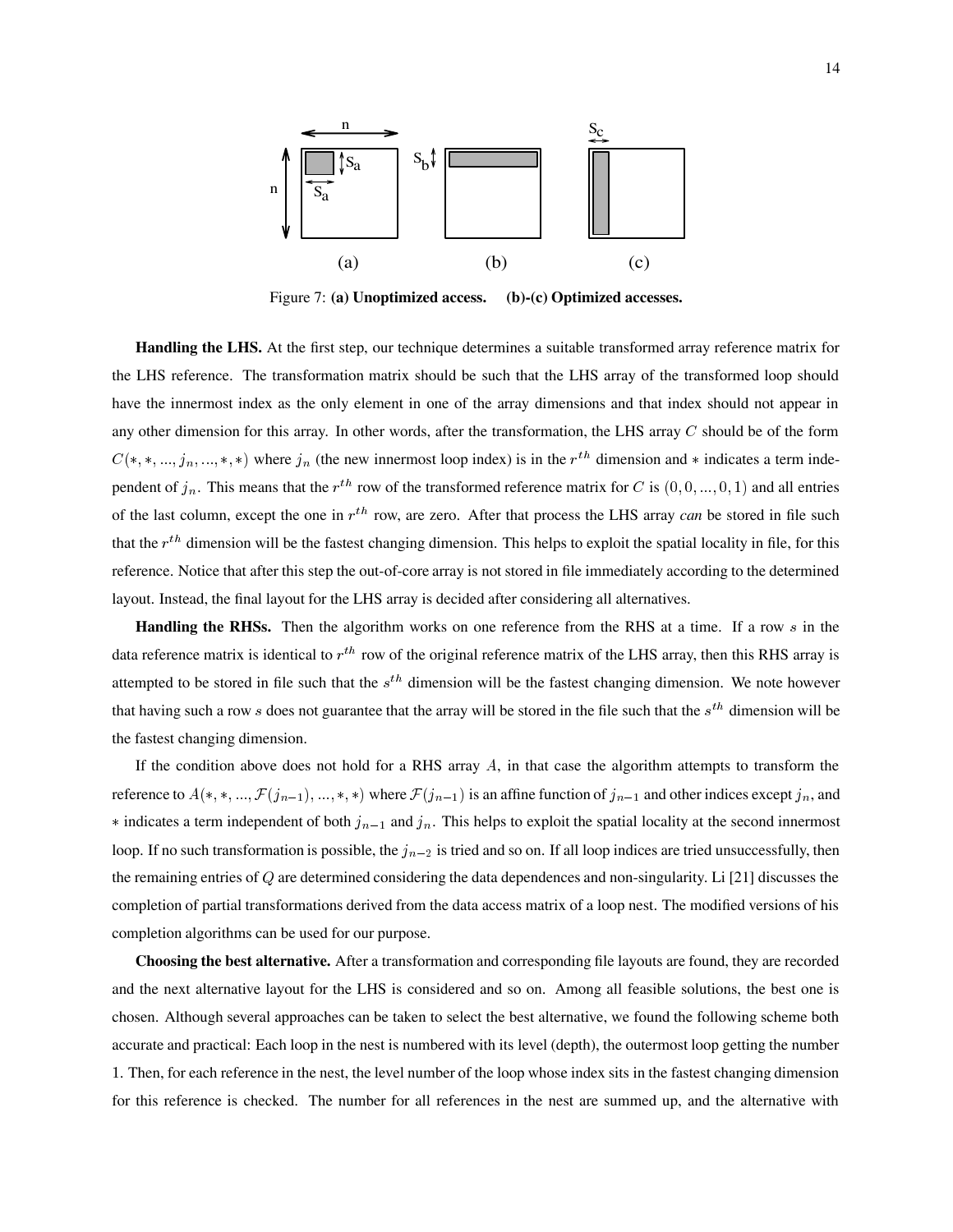the maximum sum is chosen. As an example, if, for a two-deep nest with three references, an alternative exploits the locality for the first reference in the outer loop, and for the other references in the inner loop, the sum for this alternative is  $1 + 2 + 2 = 5$ .

**Memory allocation.** After choosing the best alternative, our technique applies the following heuristic to partition the available memory among the competing array references: The algorithm divides the array references in the nest into groups according to file layouts of the associated files (i.e. the arrays with the same file layout are placed in the same group). The heuristic then handles the groups one by one. For each group, the compiler considers *all* fastest changing positions in turn. If a (tiling) loop index appears in the fastest changing position of a reference and does not appear in any other position (except the fastest changing) of any reference in that group, then it sets the tile size for the fastest changing position to n; otherwise it sets the tile size to S. The tile sizes for the remaining dimensions are also set to S. After all the tile sizes for all dimensions of all array references are determined, our approach takes the size of the available node memory  $(M)$  into consideration and computes the actual value for  $S$ . For example, suppose that in a four-deep nest in which four two-dimensional arrays are referenced, the previous steps have assigned row-major file layout for the arrays  $A$ ,  $B$  and  $C$ , and column-major file layout for the array  $D$ . Also assume that the references to those arrays are  $A[IT, KT], B[JT, KT], C[IT, JT]$  and  $D[KT, LT]$ . Our memory allocation scheme divides those references into two groups:  $A[IT, KT], B[JT, KT], C[IT, JT]$  in the row-major group, and  $D[KT, LT]$  in the column-major group. Since KT appears in the fastest-changing positions of  $A[IT, KT]$  and  $B[JT, KT]$ , and does not appear in any other position of any reference in *this group*, the tile sizes for A and B are determined as  $S \times n$ . Notice that JT also appears in the fastest-changing position (of the reference  $C[IT, JT]$ ). But since it also appears in other positions of some other references (namely in the first position of  $B$ ) in this group, the algorithm determines the tile size for  $C[IT, JT]$  as  $S \times S$ . Then it proceeds with the other group which contains the reference  $D[KT,LT]$  alone. Since KT is in the column-conformant position, and does not appear any other index position of D, the compiler allocates a data tile of size  $n \times S$  for  $D[KT, LT]$ . After those allocations the final memory constraint is determined as  $3 \times n \times S + S \times S \times M$ . Given a value for M, the value of S that utilizes all of the available memory can easily be determined by solving the second order equation  $S^2 + 3nS - M = 0$  for the positive S values. Note that any inconsistency between the groups (due to a common loop index) should be resolved by setting the tile size for the conflicting dimension(s) to S.

Our algorithm also takes care of the following points:

- After an alternative transformation matrix T (in fact, inverse of it) is computed, it is checked for *legality*. If there is at least one dependence distance/direction vector  $\vec{d}$  such that  $T\vec{d}$  is not lexicographically positive, then it is discarded.
- $\bullet$  We also note that our approach is general and considers all possible layouts (h! of them) for an h-dimensional array. The technique, however, does not consider *chunking*-a method by which the rectilinear blocks are stored in file consecutively- as it is very difficult to choose suitable chunks for multiple loop nests, given the current state of the optimizing compiler technology. Moreover, for singly-nested dense matrix codes we did not run into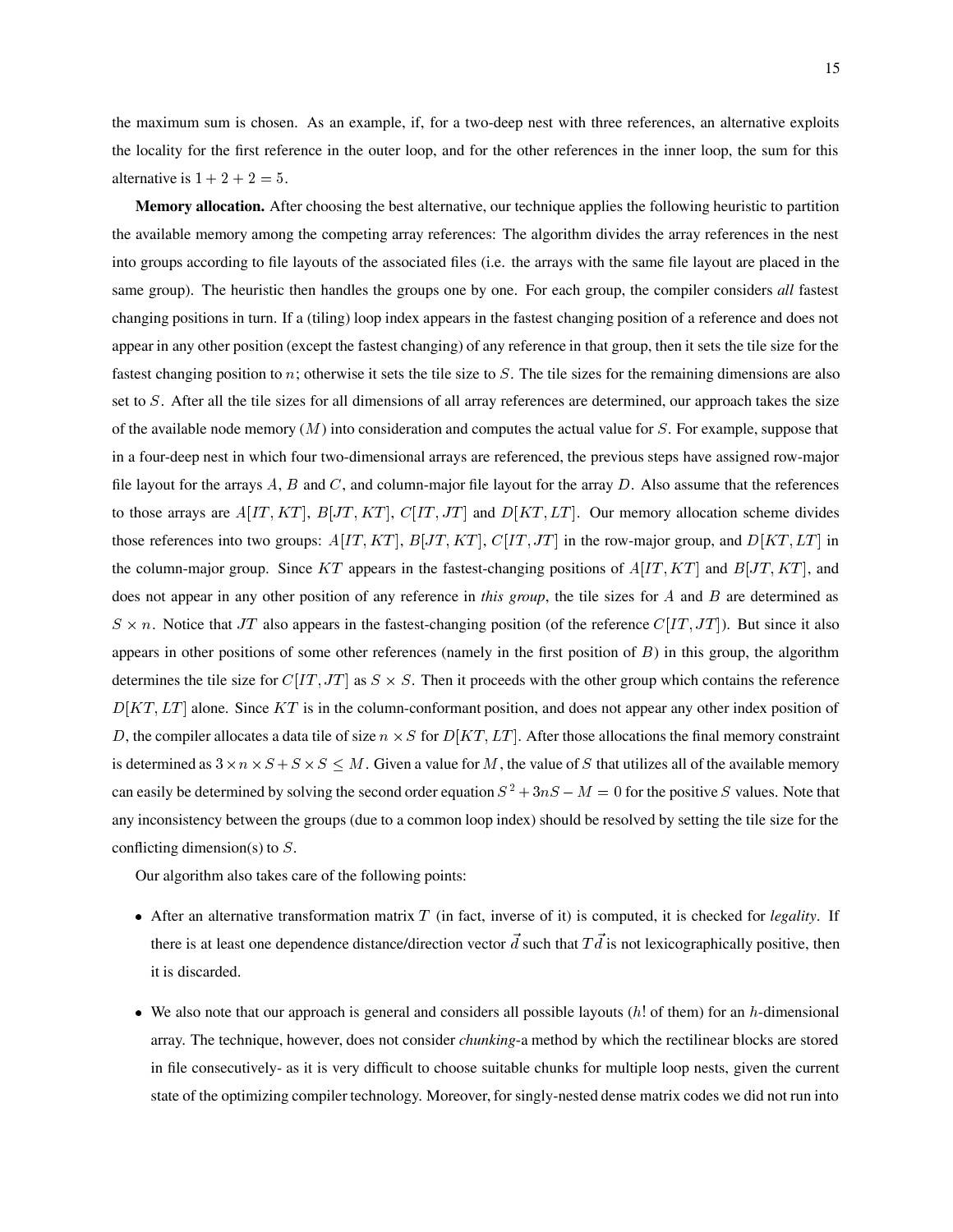**Step 1** Initialize  $i = 1$ .

- **Step 2** Set  $\ell_i^Q$ ,  $Q = (0, 0, ..., 0, 1)$  and  $\ell_k^Q$ ,  $Q = (\delta, \delta, ..., \delta, 0)$  for each  $k \neq i$ , where  $\delta$  denotes *don't-care*. The solution of those results in determination of some values of  $T^{-1}$ .
- **Step 3** Set the file layout of C for this alternative such that  $i^{th}$  index position will be the fastest changing position.
- **Step 4** For each array reference A on the RHS that has  $\ell_i^{\{i\}} = \ell_i^{\{i\}}$  for some l, set the file layout of A for this alternative such that the  $l^{th}$  dimension will be the fastest changing dimension.
- **Step 5** Choose an array reference A for which the equality in **Step 4** does not hold. Initialize  $j = 1$ .
- **Step 6** Set  $\ell_i^{\{i\}}$   $Q = (0, 0, ..., 1, 0)$  and  $\ell_i^{\{i\}}$   $Q = (\delta, \delta, ..., \delta, 0, 0)$  for each  $k \neq j$ . If this step is consistent with the previous steps go to **Step 7**, otherwise increment j and go to the beginning of this step. If there exist inconsistencies for all j values, then initialize  $j = 1$ , and set  $\ell_j^*$ ,  $Q = (0, 0, ..., 1, 0, 0)$  and  $\ell_k^*$ ,  $Q = (\delta, \delta, ..., \delta, 0, 0, 0)$  for each  $k \neq j$ , and repeat **Step 6** and so on. If no  $T^{-1}$  is found then fill the remaining entries arbitrarily observing the dependences and non-singularity.
- **Step 7** Repeat **Step 6** for all reference matrices of a particular A (Of course, all reference matrices for a particular A should have the same distribution).
- **Step 8** Repeat **Step 6** for all distinct array references.
- **Step 9** Record the obtained transformation matrix. Also record, for each array, the loop index position which appears in the fastest changing position for that array.
- **Step 10** Increment *i* and go to **Step 2** (try a different layout for the LHS array C).
- **Step 11** Compare all the recorded transformation matrices and their associated layouts, and choose the best alternative (see the explanation in Section 6.4).
- **Step 12** Determine the memory allocations for the all out-of-core arrays in the nest and obtain the memory constraint in terms of S, n, p (number of processors) and M (size of the available node memory).
- **Step 13** Solve the memory constraint for S.

#### Figure 8: **Algorithm for optimizing locality in out-of-core computations.**

any case in which chunking could have produced better results than our approach as far as the number of I/O calls are concerned.

 As the reader might notice, our method is LHS-based. In other words, it first optimizes the LHS reference and then proceeds with the RHS references. Although, theoretically, this order is not necessary, in practice we found it to be useful as the data tiles for the LHS reference are both read and written whereas the data tiles for the RHS references are read only.

The algorithm is shown in Figure 8. In the algorithm,  $C$  is the array reference on the LHS whereas  $A$  represents an array reference from RHS. The symbol  $\delta$  denotes the "don't care" condition. It should be emphasized that the **Step 2** and **Step 6** involve solving matrix equations.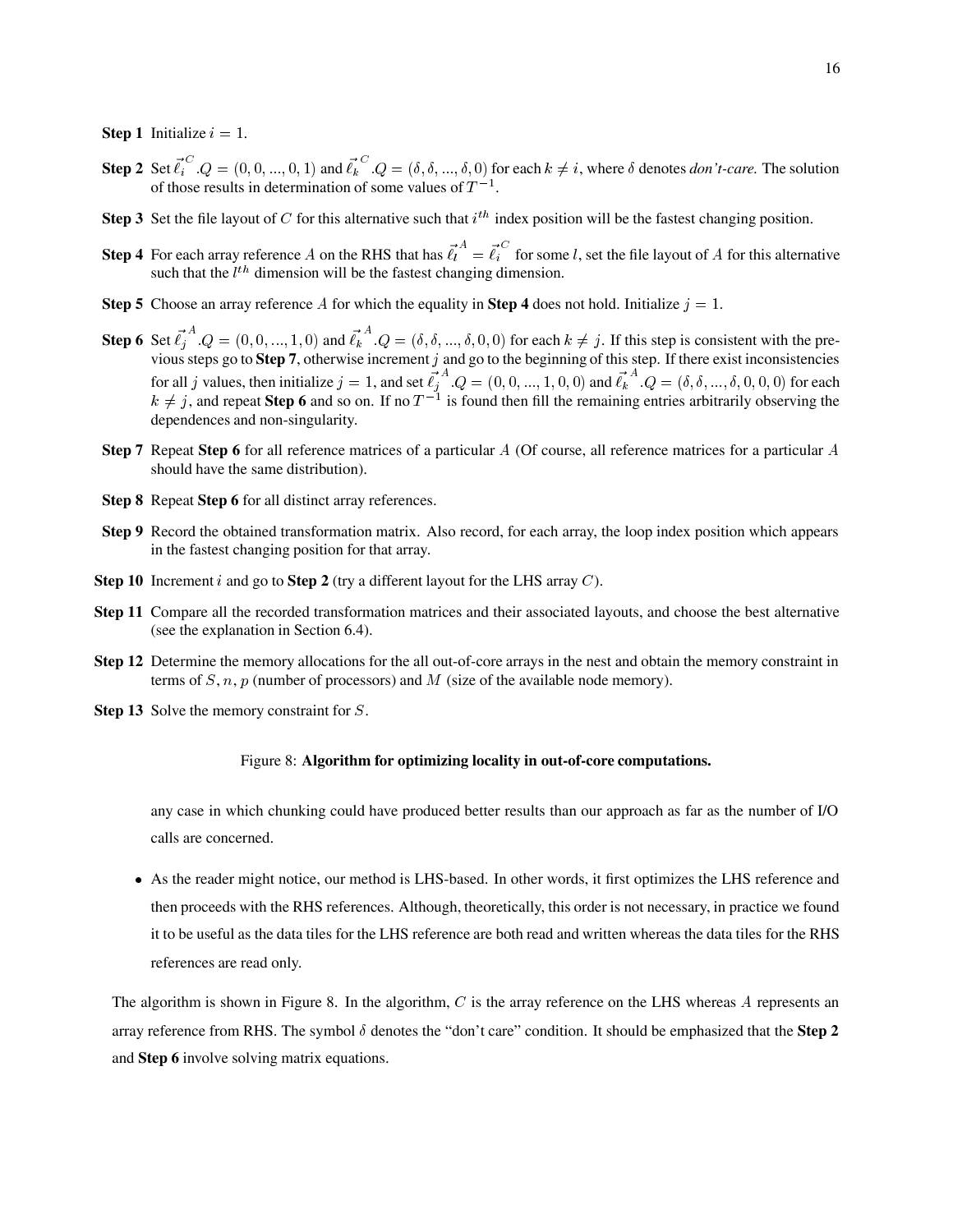#### **6.5 Layout Constraints**

The approach presented so far implicitly assumes that the file layouts for all out-of-core arrays can be set according to the output of the file locality algorithm. Unfortunately, this assumptions applies only to the case for which the compiler is to create arrays on disk from scratch as in the case of temporary array allocation or out-of-core version of an in-core program. In general, however, an out-of-compiler should be able to work with out-of-core arrays which have already been created on disk. To be specific, during the compilation of an out-of-core program either or both the following may be true: (a) the compiler does not have complete knowledge about the access pattern or storage layouts; (b) the compiler, due to data dependences or other constraints, is not able to change the access pattern or storage layout. Each unknown or unmodifiable information about access pattern or storage layouts constitutes a constraint for the compiler.

We now focus on the problem of optimizing locality when some or all array layouts are fixed, as this case frequently occurs in practice. We note that each *fixed layout* requires that the innermost loop index should be in the appropriate (corresponding) array index position (dimension), depending on the file layout of the array. For example, suppose that the file layout for a h-dimensional array is such that the dimension  $k_1$  is the fastest changing dimension, the dimension  $k_2$  is the second fastest changing dimension,  $k_3$  is the third etc. The algorithm should first try to place the new innermost loop index  $j_n$  only to the  $k_1$ <sup>th</sup> dimension of this array. If this is not possible, then it should try to place  $j_n$  only to the  $k_2$ <sup>th</sup> dimension and so on. If all dimensions up to and including  $k_h$  are tried unsuccessfully, then  $j_{n-1}$ should be tried for the  $k_1$ <sup>th</sup> dimension and so on.

In general, given a loop nest, the layouts for some of the arrays may have already been determined, and the question is to determine the layouts of the remaining arrays, and find a loop order accordingly. This problem can easily occur, for example, in a program in which multiple nests access (overlapping) subsets of the out-of-core arrays declared in the program. It should be noted that solving this constrained-layout problem is less expensive than solving the general problem in which all possible layouts for all arrays should be evaluated. As we will show later, this modified algorithm with the constrained layouts is very important for global I/O optimization.

#### **6.6 Example**

In order to illustrate the performance improvement that can be obtained by compiler optimizations aiming file layouts over the naive explicit I/O approach, we consider the nest shown in Figure 9:(a), assuming that arrays  $A, B$  and  $C$ are  $n \times n$  out-of-core arrays. In the *naive* translation, after obtaining the node program, the compiler tiles all four loops and inserts I/O statements between tiling loops. Of course, it should also check for legality of tiling; but, for sake of this explanation we do not consider legality as an issue and assume that tiling is always legal. A sketch of the resulting code is given in Figure 9:(b), assuming  $n$  is an exact multiple of  $S$ , the tile size; and  $p$  is the number of processors. In this example, using HPF-like distribution directives, the array A is distributed in row-block, the array  $B$  is distributed in column-block across the processors, and the array  $C$  is replicated. We remind the reader that in out-of-core computations, compiler directives apply to data on (logical) disks. In the translated code the loops  $u, v, w$ and y are called*tiling loops* and the computation inside the tiling loops is performed on data tiles (sub-matrices) rather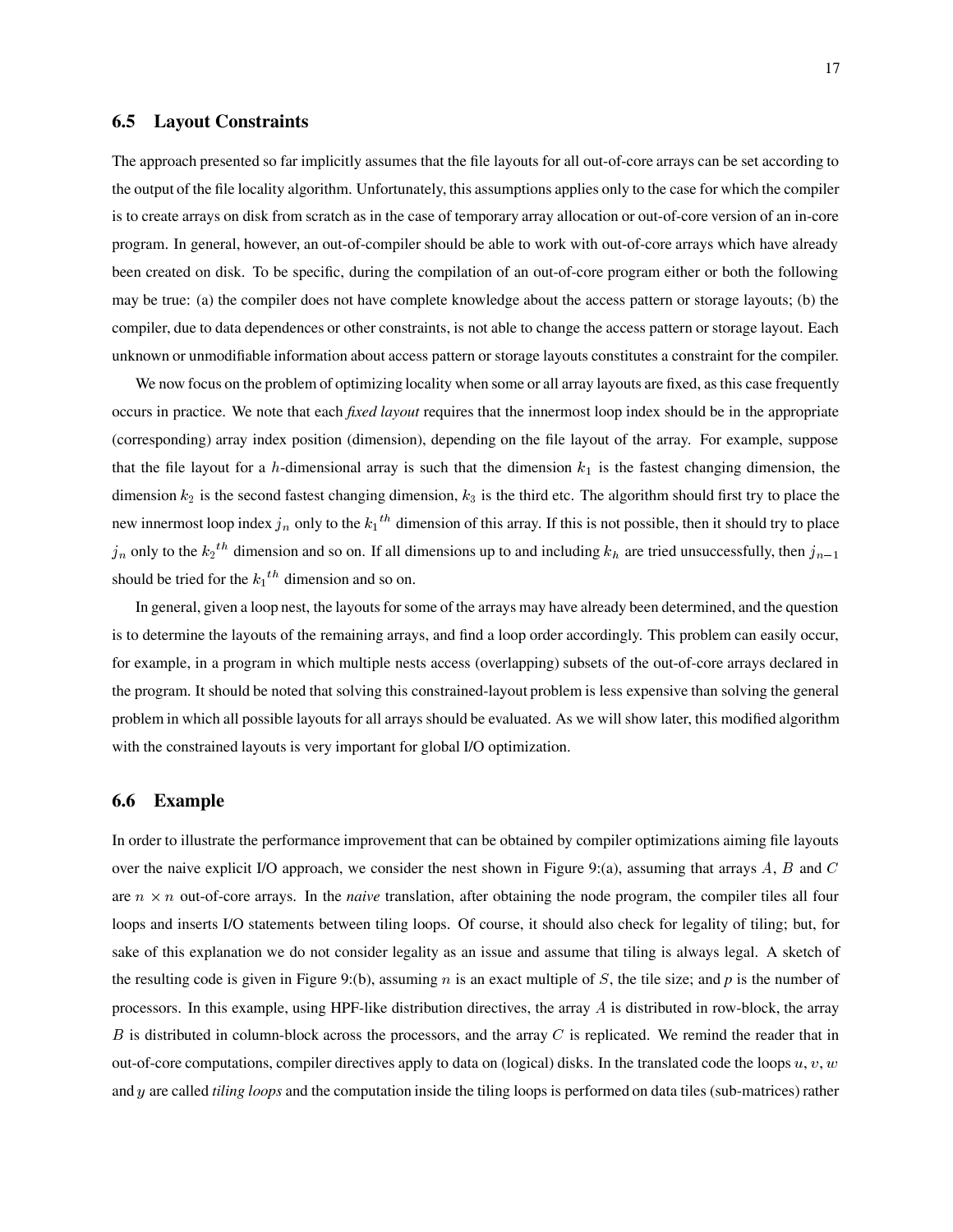

Figure 9: **(a) An out-of-core loop nest. (b) Straightforward translation. (c) I/O optimized translation. (d)-(g) Different tile allocations.**

than individual array elements. In other words, there are four more loops called *element loops* (not shown for sake of clarity) that iterate over the individual elements of data tiles of  $A$ ,  $B$  and  $C$ . It should be emphasized that a reference such as  $A[u, v]$  denotes a data tile of size  $S \times S$  from file coordinates  $(u, v)$  as upper-left corner to  $(u+S-1, v+S-1)$ as lower-right corner. A reference like  $A[u, 1:n]$ , on the other hand, denotes a data tile of size  $S \times n$  from  $(u, 1)$  to  $(u + S - 1, n)$ , i.e. a block of S consecutive rows of the out-of-core matrix A.

With Figure 9:(b), during the execution, square tiles of size  $S \times S$  (shown as shaded blocks in Figure 9:(d)) are read from files. Note that this tile allocation scheme implies the memory constraint  $3S^2 \leq M$  where M is the size of the available node memory.

The array reference matrices are as follows:

 $L = 1$   $\begin{array}{ccc} \hline \end{array}$   $\begin{array}{ccc} \hline \end{array}$   $\begin{array}{ccc} \hline \end{array}$   $\begin{array}{ccc} \hline \end{array}$   $\begin{array}{ccc} \hline \end{array}$   $\begin{array}{ccc} \hline \end{array}$   $\begin{array}{ccc} \hline \end{array}$   $\begin{array}{ccc} \hline \end{array}$   $\begin{array}{ccc} \hline \end{array}$   $\begin{array}{ccc} \hline \end{array}$   $\begin{array}{ccc} \hline \end{array}$   $\begin{array}{ccc} \hline \end{array}$   $\begin{array$ - - - -  $\left| \int_{\mathcal{L}} B = \right|$   $\Box$   $\Box$   $\Box$   $\Box$   $\Box$  - - - - | and  $L^C =$ | the contract of the contract of the contract of the contract of the contract of the contract of the contract of  $\begin{array}{ccc} \Box \end{array}$  Thes - - - - . The algorithm works as follows: First it considers column-major disk layout for A.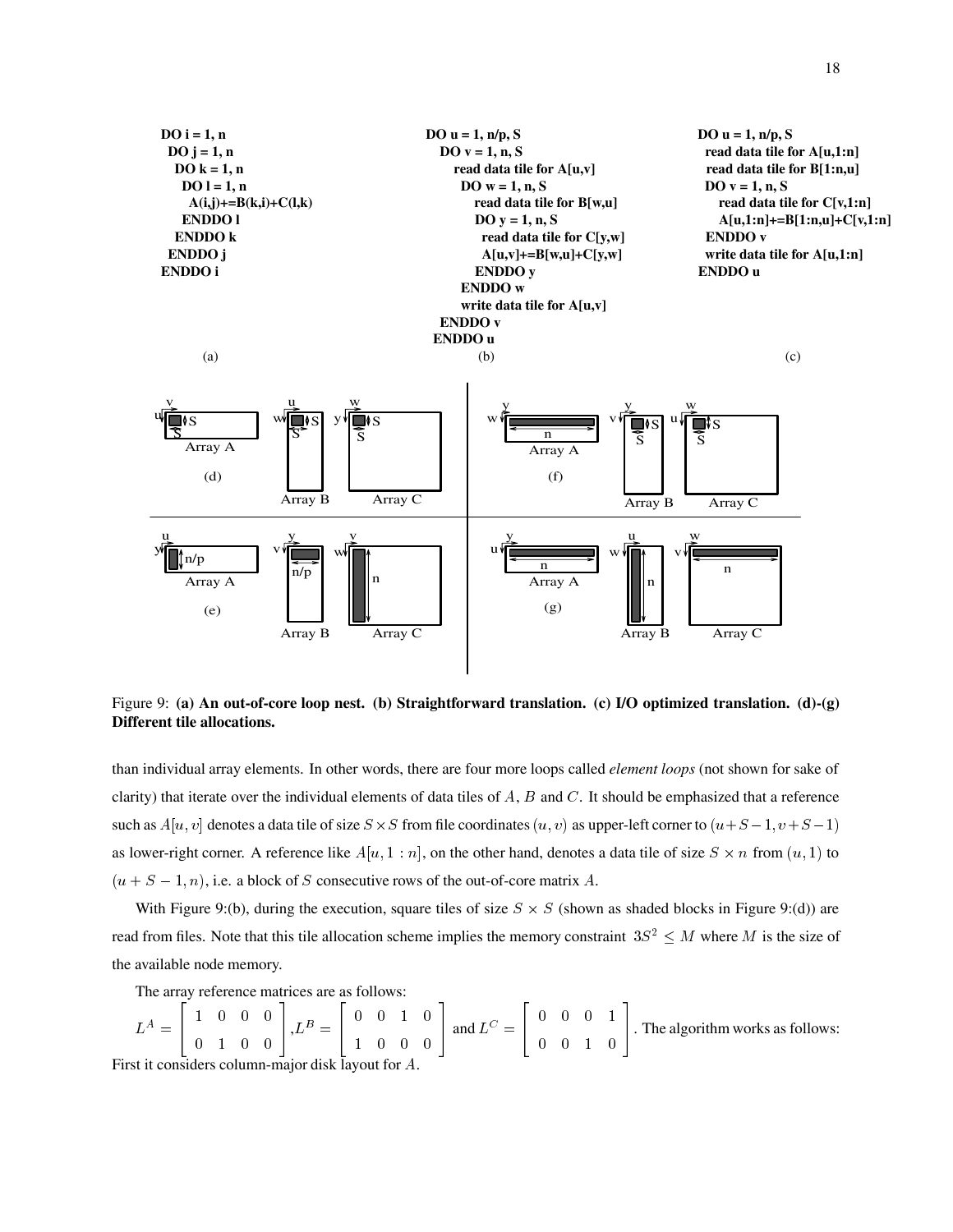$$
L^{A}.Q = \begin{bmatrix} 0 & 0 & 0 & 1 \\ \delta & \delta & \delta & 0 \\ 0 & 0 & 0 & 1 \end{bmatrix}.
$$
 Therefore  $q_{11} = q_{12} = q_{13} = q_{24} = 0$  and  $q_{14} = 1$ .  
\n
$$
L^{B}.Q = \begin{bmatrix} \delta & \delta & \delta & 0 \\ \delta & \delta & \delta & 0 \\ 0 & 0 & 0 & 1 \end{bmatrix}.
$$
 Therefore  $q_{34} = 0$ .  
\n
$$
L^{C}.Q = \begin{bmatrix} \delta & \delta & 1 & 0 \\ \delta & \delta & 0 & 0 \\ \delta & \delta & 0 & 0 \end{bmatrix}.
$$
 Therefore  $q_{33} = q_{44} = 0$  and  $q_{43} = 1$ . At this point  $T^{-1} = Q = \begin{bmatrix} 0 & 0 & 0 & 1 \\ q_{21} & q_{22} & q_{23} & 0 \\ q_{31} & q_{32} & 0 & 0 \\ q_{41} & q_{42} & 1 & 0 \end{bmatrix}.$ 

We set the unknowns to the following values:  $q_{22} = q_{23} = q_{31} = q_{41} = q_{42} = 0$  and  $q_{21} = q_{32} = 1$ , and obtain

|                | $0 \t 0 \t 0 \t 1$                                                 |  |  |
|----------------|--------------------------------------------------------------------|--|--|
| $T^{-1} = Q =$ | $\begin{array}{cccccc} 1 & 0 & 0 & 0 \\ 0 & 1 & 0 & 0 \end{array}$ |  |  |
|                |                                                                    |  |  |
|                |                                                                    |  |  |

The resulting code is as follows:

```
DO u = 1, n/p, S
 DO v = 1, n, S
 DO w = 1, n, n
  DO y = 1, n/p, n/p
   A[y,u]+=B[v,y]+C[w,v]
  ENDDO y
  ENDDO w
 ENDDO v
ENDDO u
```
Arrays  $A$  and  $C$  are column-major whereas the array  $B$  is row-major. By using our memory allocation scheme explained earlier, a tile of size  $n/p \times S$  is allocated for A, of size  $n \times S$  for C, and of size  $S \times n/p$  for B. The final memory constraint is  $2nS/p + nS \leq M$ . <sup>2</sup> Tile allocations are shown in Figure 9:(e).

Next the algorithm considers the other alternative layout (row-major) for  $A$ .

$$
L^{A}.Q = \begin{bmatrix} \delta & \delta & \delta & 0 \\ 0 & 0 & 0 & 1 \\ \delta & \delta & 1 & 0 \\ \delta & \delta & 0 & 0 \end{bmatrix}.
$$
 Therefore  $q_{14} = q_{21} = q_{22} = q_{23} = 0$  and  $q_{24} = 1$ .  
\n
$$
L^{B}.Q = \begin{bmatrix} \delta & \delta & 1 & 0 \\ \delta & \delta & 0 & 0 \\ \delta & \delta & 1 & 0 \end{bmatrix}.
$$
 Therefore  $q_{13} = q_{34} = 0$  and  $q_{33} = 1$ .  
\n
$$
L^{C}.Q = \begin{bmatrix} \delta & \delta & 0 & 0 \\ \delta & \delta & 1 & 0 \\ \delta & \delta & 1 & 0 \end{bmatrix}.
$$
 Therefore  $q_{43} = q_{44} = 0$ . At this point  $T^{-1} = Q = \begin{bmatrix} q_{11} & q_{12} & 0 & 0 \\ 0 & 0 & 0 & 1 \\ q_{31} & q_{32} & 1 & 0 \\ q_{41} & q_{42} & 0 & 0 \end{bmatrix}.$ 

<sup>&</sup>lt;sup>2</sup> Notice that the value of S for each of the four cases in Figure 9 is different. It is computed by taking into account the memory constraint.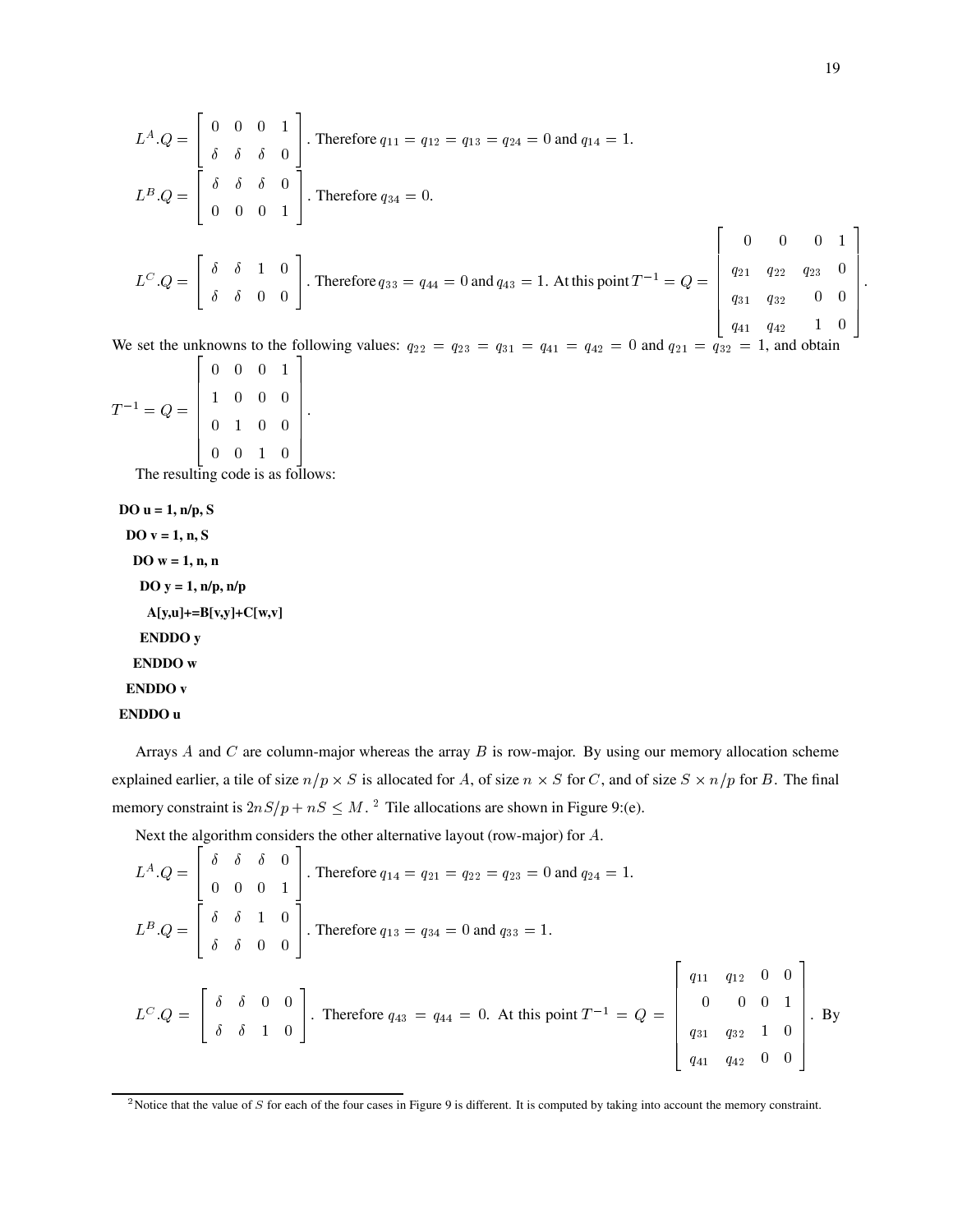setting 
$$
q_{12} = q_{31} = q_{32} = q_{41} = 0
$$
 and  $q_{11} = q_{42} = 1$ ,  $T^{-1} = Q = \begin{bmatrix} 1 & 0 & 0 & 0 \\ 0 & 0 & 0 & 1 \\ 0 & 0 & 1 & 0 \\ 0 & 1 & 0 & 0 \end{bmatrix}$ .

The resulting code is as follows.

**DO u = 1, n/p, S DO v = 1, n, S DO w = 1, n ,n DO y = 1, n, n A[u,y]+=B[w,u]+C[v,w] ENDDO y ENDDO w ENDDO v ENDDO u**

The arrays A and C are row-major whereas the array B is column-major. Tiles of size  $S \times n$  are allocated for A and C, and a tile of size  $n \times S$  is allocated for B. The final memory constraint is  $3 \times n \times S \leq M$ . Tile allocations are shown in Figure 9:(g). Notice that since tile sizes are equal to array sizes for some array dimensions, the loops  $w$  and y disappear and the optimized code given earlier in Figure 9:(c) is obtained. Also note that although we could have chosen one of these two alternatives as the best alternative by using our criterion based on loop levels as explained earlier, we have presented here the tile allocations for both the alternatives for illustrative purposes.

-

.

We now consider the example shown in Figure 9 once more, this time assuming fixed row-major file layouts for all arrays. Due to lack of space, we do not show the formulation; but after our constraint-based algorithm is run, the tiles of size  $S \times S$  are allocated for B and C, and a tile of size  $S \times n$  is allocated for A. The final memory constraint is  $nS + 2S^2 \leq M$ . Tile allocations for this constrained version are shown in Figure 9:(f). Note that the two array references in this constrained version are not optimized due to the fixed layout requirement. This is the main reason that the locality optimizations adopted by out-of-core compilers should take into account both file layouts and loop transformations.

#### **6.7 Analytical Formulation**

Essentially the reduction (as will be shown in the Experimental Results section) in the I/O costs of the optimized program come from the decrease in both the number of I/O calls issued from within the program and the volume of the data transferred between disk and memory. In this subsection, using an analytical model, we evaluate the effectiveness of the algorithm presented in this paper at reducing the number of I/O calls. In order to get a simple formulation, we assume that at most  $n$  elements can be accessed in a single I/O call, where  $n$  being the array size in one dimension and the loop upper bound. Let  $C_f$ ,  $t_f$  and M be the file I/O startup cost, the cost of reading (writing) an element from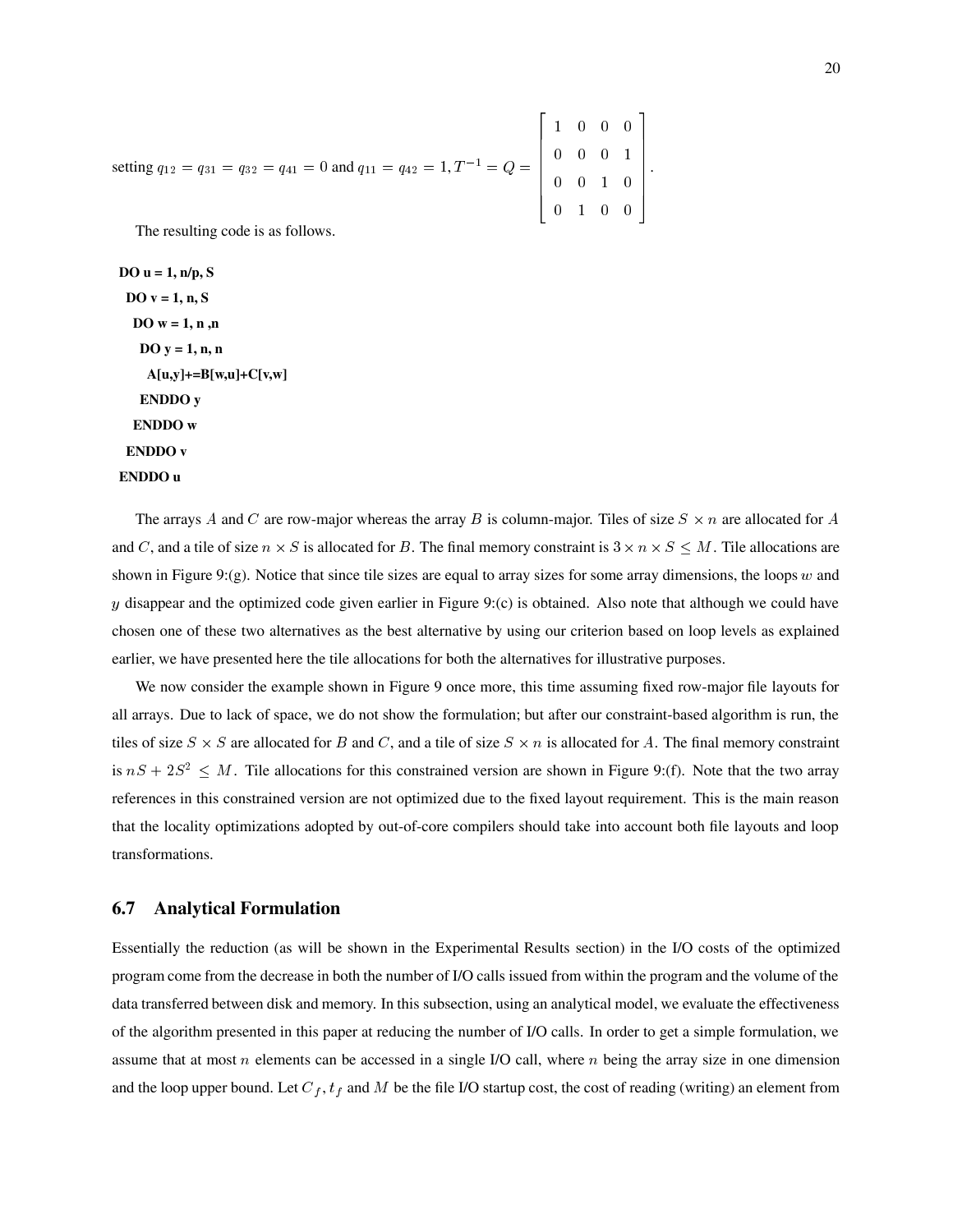

Figure 10: (a) Number of I/O calls for the example shown in Figure 9 for  $2K \times 2K$  double arrays. (b) Number **of I/O calls for the example shown in Figure 9 for**  $4K \times 4K$  **double arrays.** 

(into) file, and the size of the available node memory respectively. If we assume that I/O cost of reading (writing)  $l$ consecutive array elements from (into) file can be approximated by  $C_f + l \times t_f$ , then the total I/O cost of the naive out-of-core translation shown in Figure 9:(b) (*excluding write costs*) is

$$
T_{overall} = \underbrace{\frac{n^2 C_f}{S} + n^2 t_f}_{T_A} + \underbrace{\frac{n^3 C_f}{S^2} + \frac{n^3 t_f}{S}}_{T_B} + \underbrace{\frac{n^4 C_f}{S^3} + \frac{n^4 t_f}{S^2}}_{T_C}
$$

under the memory constraint  $3S^2 \leq M$ . The  $T_A$ ,  $T_B$  and  $T_C$  represent the I/O costs for the arrays A, B and C respectively. The overall I/O cost of the I/O optimized version (Figure 9:(c)), on the other hand, is

$$
T_{overall} = \underbrace{nC_f + n^2t_f}_{T_A} + \underbrace{nC_f + n^2t_f}_{T_B} + \underbrace{\frac{n^2C_f}{S} + \frac{n^3t_f}{S}}_{T_C}
$$

under the memory constraint  $3nS < M$ . The overall I/O costs for the versions with fixed layouts are computed similarly. The write costs can safely be neglected as the writes are performed very infrequently as compared to the reads and, in principle, they can always be pipelined. These formulae clearly show that, for reasonable values of M, our algorithm is very effective at reducing the number as well as the volume of disk accesses. We computed the number of I/O calls for different input sizes for the example in Figure 9. Figures 10:(a) and (b) illustrate the curves representing the number of I/O calls (coefficient of  $C_f$ ) for  $2K \times 2K$  and  $4K \times 4K$  double arrays respectively on logarithmic scales. We consider four different versions: unoptimized (naive) version (Ori), optimized version assuming fixed column-major layout for all arrays (Col), optimized version assuming fixed row-major layout for all arrays (Row), and the version that is optimized by our approach (Opt). It should be emphasized that the curves for the optimized versions are overestimates, because of the fact that we assume at most  $n$  elements can be read in a single I/O call. The effectiveness of our approach at reducing the number of I/O calls is clearly reflected on these curves. For example, for  $4K \times 4K$  double arrays with a memory size of  $10^3$  elements, the number of I/O calls required for Ori, Col, Row and Opt versions are approximately  $5 \times 10^5$ ,  $2 \times 10^5$ ,  $1.5 \times 10^5$  and  $1.5 \times 10^4$  respectively.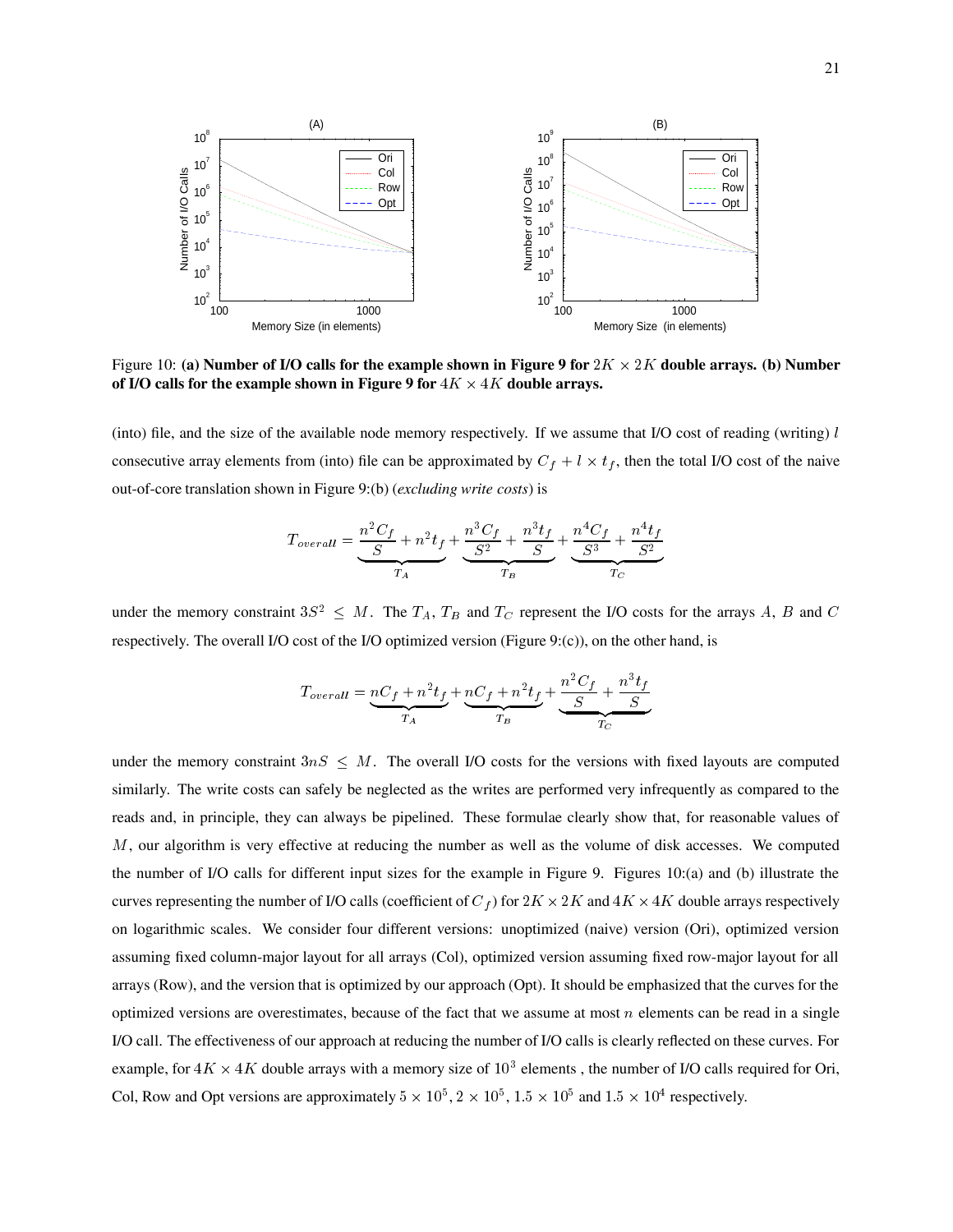|       | IBM SP-2                                                    |                |      |      |                                                 |       | Intel Paragon |      |       |       |       |      |        |                  |       |      |
|-------|-------------------------------------------------------------|----------------|------|------|-------------------------------------------------|-------|---------------|------|-------|-------|-------|------|--------|------------------|-------|------|
|       | 2K<br>$\times~2K$<br>$\times$ 4K<br>4 K<br>arrays<br>arrays |                |      |      | 2K<br>$\times$ 2K arrays<br>4 K<br>4K<br>arrays |       |               |      |       |       |       |      |        |                  |       |      |
| SR    | Oп                                                          | COI            | Row  | Opt  | Ori                                             | Col   | Row           | Opi  | On    | . Ol  | Row   | Opt  | Or1    | .`O.             | Row   | Opt  |
| 1/4   | 50<br>1 J 4                                                 | 138            | 131  |      | 363                                             | 311   | 28            | 199  | 159   | 1050  | 988   | 208  | 5172   | 443 <sub>1</sub> | 4001  | 1273 |
| 1/16  | 623                                                         | $- - -$<br>J I | 524  | 105  | 1441                                            | 1108  | 1074          | 441  | 2320  | 2141  | 1951  | 252  | 7360   | 5668             | 5412  | 1344 |
| 1/64  | 4224                                                        | 3111           | 2462 | 563  | 8384                                            | 6449  | 5912          | 1422 | 9201  | 14141 | 1760  | 576  | 28864  | 22002            | 20257 | 2304 |
| 1/256 | 25087                                                       | 21627          | 9298 | 1566 | 48880                                           | 35759 | 30055         | 4584 | 99583 | 83848 | 76245 | 3028 | 192517 | 141370           |       | 8193 |

#### Table 1: **I/O times (in seconds) for the example shown in Figure 9 on SP-2 and Paragon.**

#### Table 2: **Number of bytes read and number of I/O calls issued for our example.**

| $SR = 1/4$                 |                                 | $\times 2K$                                 | double arrays          |                           | 4K<br>double arrays<br>4K |                               |                               |                                  |
|----------------------------|---------------------------------|---------------------------------------------|------------------------|---------------------------|---------------------------|-------------------------------|-------------------------------|----------------------------------|
|                            | Oп                              | Col                                         | Row                    | Opt                       | UH                        | Col                           | Row                           | Opt                              |
| Number of bytes read       | $.35 \times$<br>10 <sup>°</sup> | $10^{\circ}$<br>$2.35 \times$<br><u> 2.</u> | 10 <sup>o</sup><br>.34 | 10 <sup>o</sup><br>. . 34 | $x \times 10^8$           | $9.40 \times$<br>$10^{\circ}$ | $10^{\circ}$<br>$5.37 \times$ | 5.37<br>$\times$ 10 <sup>8</sup> |
| Number of I/O calls issued | 28672                           | 20480                                       | 4336                   | 8192                      | 57344                     | 40960                         | 28672                         | 16384                            |

## **7 Preliminary Results**

The experiments were performed by hand using PASSION [30], a run-time library for parallel I/O. PASSION routines can be called from C and Fortran, and different out-of-core arrays can be associated with different file layouts. All the reported times are in seconds. The experiments were performed for different values of *slab ratio* (SR), the ratio of available node memory to the total size of all out-of-core local arrays. Notice that the  $SR$  is both an abstract variable and a good indicator of the behavior of the out-of-core programs under different memory constraints.

Table 1 shows the I/O times of four different versions (Ori, Col, Row and Opt as explained above) of the example shown in Figure 9 on single nodes of IBM SP-2 and Intel Paragon.

The Table 2 shows the number of bytes read, and number of I/O calls issued for each of the four versions. It is easy to see that the Opt version minimizes both the number of I/O calls in the program and the number of bytes transferred from the disk subsystem, and that explains the reduction in the overall I/O time.

Tables 3 and 4 show the I/O times for the example shown in Figure 9 with  $4K \times 4K$  (128 MByte) double arrays and different number of processors on SP-2 and Paragon respectively.

Figure 11 gives the speedups for Ori (original, unoptimized) and Opt versions. We define two kinds of speedups: speedup that is obtained for each version by increasing the number of processors, which we call  $S_p$ , and speedup that is obtained by using Opt version instead of the Ori when the number of processors is fixed. We call this second speedup *local speedup* ( $S_l$ ), and product  $S_p \times S_l$  is termed as *combined speedup* (see Figure 12:(a)).

From these results we conclude the following:

**(1)** The Opt (I/O optimized) version performs much better than the Ori (naive) version. The reason for this result is that in the Opt version, array accesses are optimized as much as possible. For example as shown in Figure 9:(g), by using the I/O optimization technique presented in this paper all three array accesses are optimized.

**(2)** When the slab ratio is decreased, the effectiveness of our approach (Opt) increases. As the amount of node memory is reduced, the Ori performs many number of small I/O requests, and that in turn degrades the performance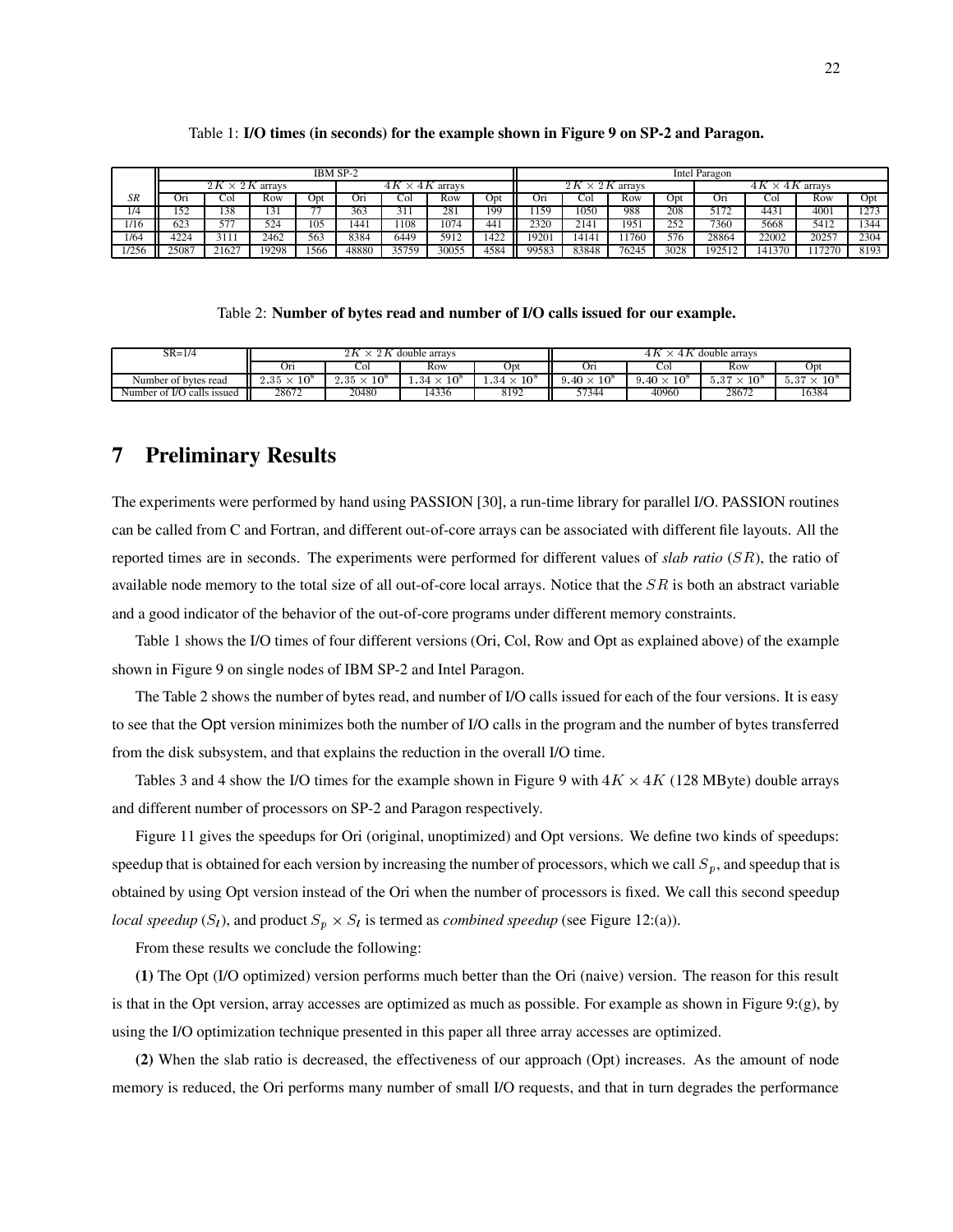| Number of Processors $=$ 4 |                            |                             |         |                  |  |  |  |  |  |
|----------------------------|----------------------------|-----------------------------|---------|------------------|--|--|--|--|--|
|                            |                            |                             |         |                  |  |  |  |  |  |
| <b>SR</b>                  | Original                   | Col-Opt                     | Row-Opt | $\overline{Opt}$ |  |  |  |  |  |
| 1/4                        | 202                        | 161                         | 119     | 66               |  |  |  |  |  |
| 1/16                       | 672                        | 412                         | 354     | 152              |  |  |  |  |  |
| 1/64                       | 5193                       | 2411                        | 2196    | 490              |  |  |  |  |  |
| 1/256                      | 29504                      | 16904                       | 12291   | 1689             |  |  |  |  |  |
|                            | Number of Processors = $8$ |                             |         |                  |  |  |  |  |  |
| <b>SR</b>                  | Original                   | Col-Opt                     | Row-Opt | Opt              |  |  |  |  |  |
| 1/4                        | 154                        | 117                         | 93      | 39               |  |  |  |  |  |
| 1/16                       | 427                        | 359                         | 288     | 87               |  |  |  |  |  |
| 1/64                       | 2858                       | 1955                        | 1327    | 272              |  |  |  |  |  |
| 1/256                      | 21026                      | 8901                        | 7505    | 941              |  |  |  |  |  |
|                            |                            | Number of Processors $= 16$ |         |                  |  |  |  |  |  |
| <b>SR</b>                  | Original                   | Col-Opt                     | Row-Opt | Opt              |  |  |  |  |  |
| 1/4                        | 99                         | 79                          | 61      | 21               |  |  |  |  |  |
| 1/16                       | 286                        | 271                         | 259     | 48               |  |  |  |  |  |
| 1/64                       | 1874                       | 1654                        | 1141    | 160              |  |  |  |  |  |
| 1/256                      | 16719                      | 6221                        | 5687    | 522              |  |  |  |  |  |

Table 3: **I/O times for the example shown in Figure 9 with**  $4K \times 4K$  (128 MByte) double arrays on IBM SP-2.

Table 4: **I/O times for the example shown in Figure 9 with**  $4K \times 4K$  (128 MByte) double arrays on Intel Paragon.

| Number of Processors $=$ 4 |                            |                             |         |      |  |  |  |  |  |  |
|----------------------------|----------------------------|-----------------------------|---------|------|--|--|--|--|--|--|
| <b>SR</b>                  | Original                   | Col-Opt                     | Row-Opt | Opt  |  |  |  |  |  |  |
| 1/4                        | 1840                       | 1546                        | 1220    | 410  |  |  |  |  |  |  |
| 1/16                       | 2889                       | 2063                        | 1094    | 536  |  |  |  |  |  |  |
| 1/64                       | 17251                      | 12128                       | 9877    | 1233 |  |  |  |  |  |  |
| 1/256                      | 123545                     | 88246                       | 80940   | 5043 |  |  |  |  |  |  |
|                            | Number of Processors = $8$ |                             |         |      |  |  |  |  |  |  |
| <b>SR</b>                  | Original                   | Col-Opt                     | Row-Opt | Opt  |  |  |  |  |  |  |
| 1/4                        | 1186                       | 996                         | 786     | 221  |  |  |  |  |  |  |
| 1/16                       | 1862                       | 1241                        | 985     | 286  |  |  |  |  |  |  |
| 1/64                       | 11120                      | 9976                        | 8100    | 701  |  |  |  |  |  |  |
| 1/256                      | 79631                      | 56780                       | 51160   | 2695 |  |  |  |  |  |  |
|                            |                            | Number of Processors = $16$ |         |      |  |  |  |  |  |  |
| SR                         | Original                   | $Col-Opt$                   | Row-Opt | Opt  |  |  |  |  |  |  |
| 1/4                        | 810                        | 670                         | 600     | 135  |  |  |  |  |  |  |
| 1/16                       | 1271                       | 998                         | 851     | 188  |  |  |  |  |  |  |
| 1/64                       | 7590                       | 5698                        | 5012    | 474  |  |  |  |  |  |  |
| 1/256                      | 52995                      | 35330                       | 30994   | 1701 |  |  |  |  |  |  |

significantly. The Opt version, on the other hand, continues with the optimized I/O no matter how small the node memory is.

**(3)** As shown in Figure 11, the Opt version also scales better than the Ori (original, unoptimized) for all slab ratios.

**(4)** Experiments on two different platforms (Paragon and SP-2) with varying compile-time/run-time parameters such as available node memory, array sizes, number of processors etc., demonstrate that our algorithm is quite robust.

### **7.1 Memory Coefficient**

Suppose that a problem of a specific size is solved in  $t_0$  seconds with a slab ratio  $SR$  using the Ori version (i.e. without any optimization). In principle the same problem can be solved in  $\leq t_0$  seconds with a smaller slab ratio  $SR'$  (i.e. less memory) using the Opt version on the same number of processors. We call the ratio  $SR/SR'$  memory coefficient  $(MC)$  [16]. The larger this coefficient the better it is, because it indicates the reduction in the memory requirements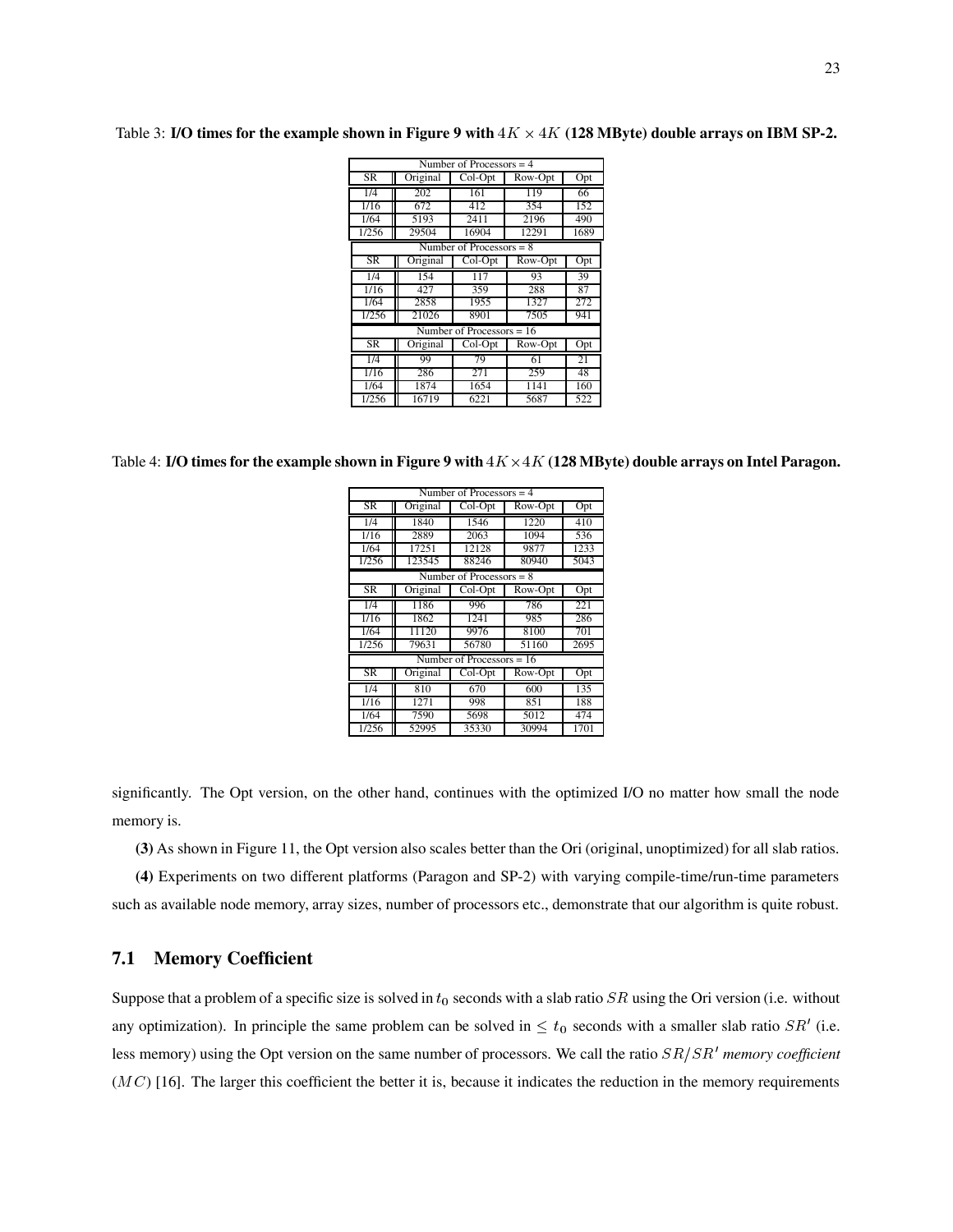

Figure 11: **Speedups for unoptimized and optimized versions of our example with**  $4K \times 4K$  double arrays on **SP-2.**

of the application. During our experiments with different out-of-core nests, we noticed that the  $MC$  is usually a fixed value for a given loop nest. As an example, Figure 12:(c) presents the  $MC$  values for the example shown in Figure 9 for different slab ratio (SR) values. As can be seen,  $MC$  is almost always 4. Practically this indicates that it is possible to solve the same problem, at the same or less time, with  $1/4$  of the original memory by using the Opt version instead of the Ori, the straightforward translation. Of course, the value of the  $MC$  depends on the computation under consideration and can be approximated by using the analytical formulation presented earlier. During the experiments, we found that if the original SR value is large,  $MC$  can be unpredictable in some cases (e.g. in Figure 12:(c), for  $SR=1/4$  on Paragon). Since the Opt version can solve the same problem using less memory than Ori, we believe that our algorithm is especially useful for multiprogramming systems.

#### **7.2 Processor Coefficient**

A problem that is solved by the Original version using a fixed slab ratio on  $p$  processors can, in principle, be solved in the same or less time on  $p'$  processors with the same slab ratio using the Opt version. The ratio  $p/p'$  is termed as *processor coefficient* (PC). Figure 12:(b) shows the PC curves for our running example with  $4K \times 4K$  (128 MByte)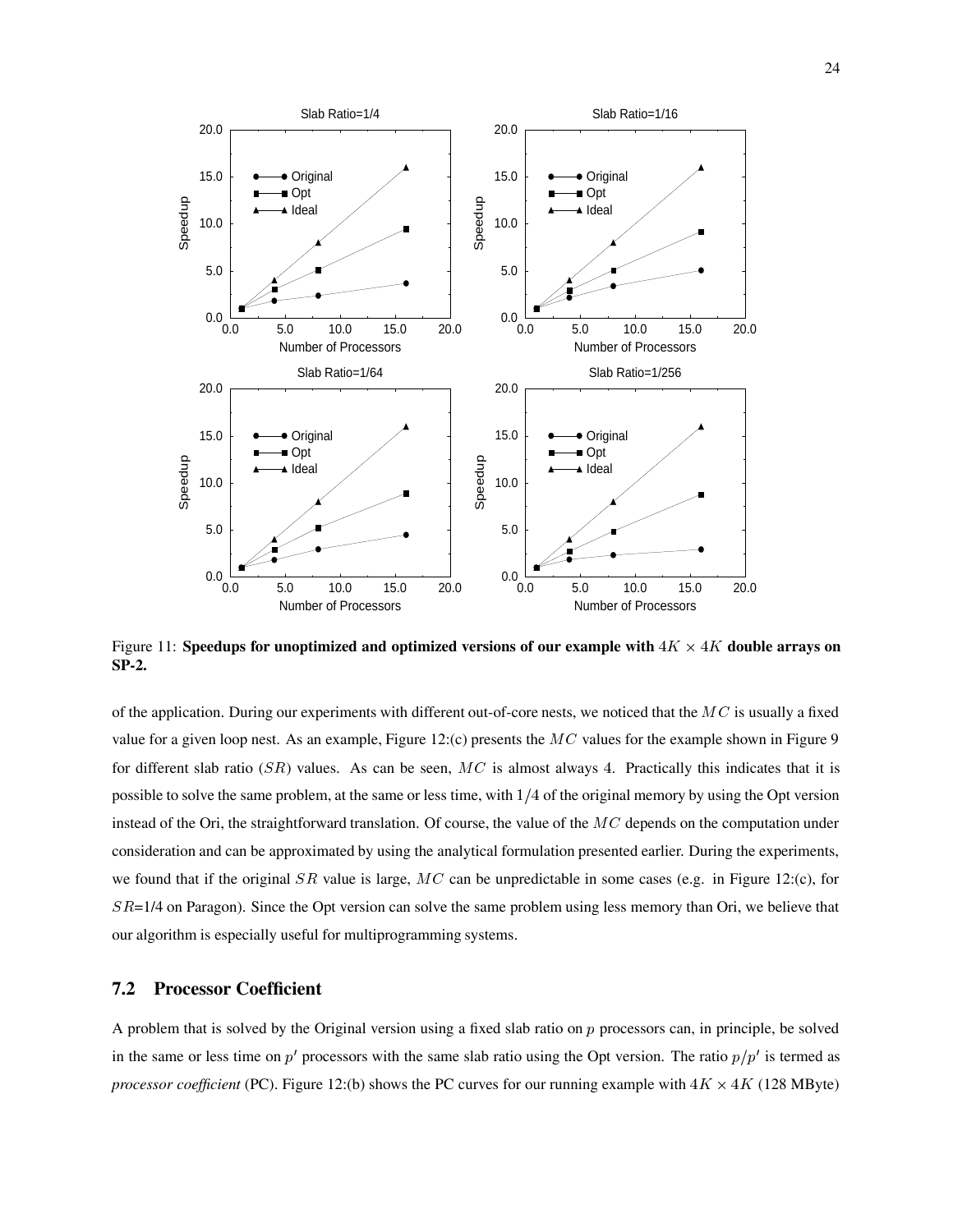

Figure 12: **(a) Combined Speedups for our example with**  $4K \times 4K$  **double arrays. (b) PC curves. (c) MC values.** 

double arrays on SP-2. It can be observed that there is a slab ratio, called *critical slab ratio*, beyond which the shape of the PC curve does not change. In Figure 12:(b) the critical slab ratio is  $1/64$ . Below this ratio, independent of the node memory capacities, for a given p it is possible to find the corresponding p' where p and p' are as defined above. An intuitive explanation for this is that, in the unoptimized case, beyond a slab ratio, the program performs so badly that increasing the number of processors does not help much; and the same execution time can easily be obtained by one or two processors using the Opt version.

We believe that the final PC curves and MC values give enough information about the performance of I/O optimizations in a distributed-memory environment.

## **8 Global I/O Optimization**

In this section, we show how our algorithm can be extended to work on multiple nests. Notice that a single loop nest with multiple LHSs (i.e. multiple statements) can be handled in a similar manner if we think the nest as if it is distributed [34] over the individual statements.

Since a number of arrays can be accessed by a number of nests and these nests may require different layouts for a specific out-of-core array, the algorithm should find a layout for that array that satisfies the majority of the nests. In the following we present sketch of a simple heuristic. Our approach is based on the concept of *most costly nest*, the nest which takes the most I/O time. The programmer can use *compiler directives* to give hints about this nest, or we can use a metric such as multiplication of the number of loops and the number of arrays referenced in the nest. The nest which has the largest resulting value can be marked as the most costly nest. A more aggressive approach should consider all references in program for a particular array globally. Since it is unclear to us at this point whether compiler itself can or should select the most costly nest, we do not discuss this issue further. The rest of the algorithm is independent from how the most costly nest is determined.

The algorithm proceeds as follows: First, the most costly nest is fully optimized by using the algorithm presented in this paper. After this step, file layouts for some of the arrays will be determined. Then each of the remaining nests can be optimized using the approach presented for the constrained layout case in Section 6.5. After each nest is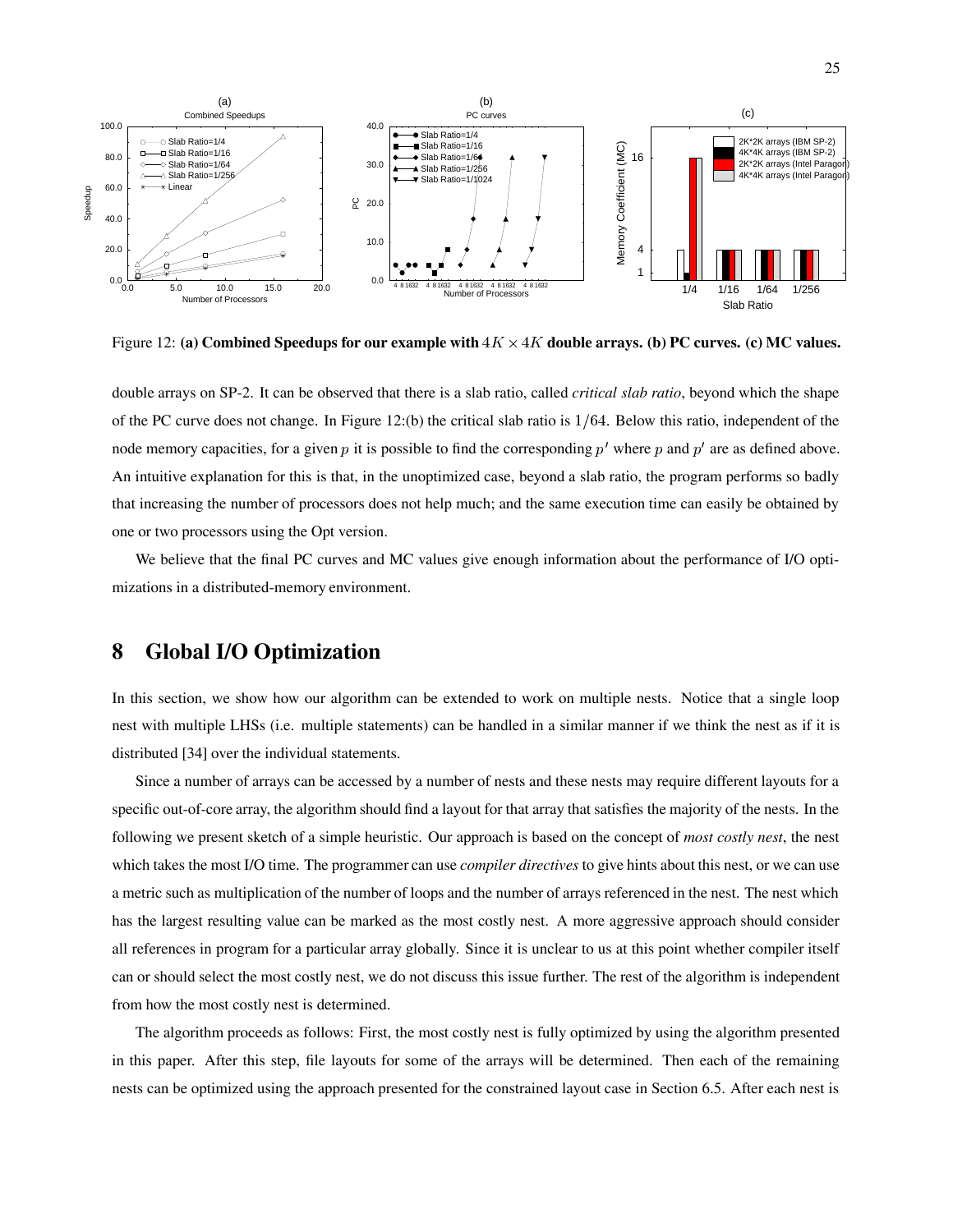```
for (each loop nest i) compute Cost(i);
endfor;
sort nests according to non-increasing values of Cost(i) into Nest List;
Unconstrained(NestList(1), &new_constraints);
constraints = new constraints;
while (there is a nest in the Nest List)
  Current Nest = next nest in the Nest List;
  Constrained(Current Nest,constraints,&new constraints);
  constraints = constraints \cup new constraints;
endwhile;
```
Figure 13: **A global I/O optimization algorithm.**

optimized, new layout constraints will be obtained, and these will be propagated for optimization of the next nest.

Figure 13 shows an algorithm for global I/O optimization. The functions Unconstrained() and Constrained() implement the algorithms for the unconstrained and constrained layout cases respectively. constraints refers to a set that holds the array layout constraints and updated after each nest is processed. Before the main loop, estimated cost of each nest i is computed using a metric and the nests are sorted according to non-increasing values of  $Cost(i)$  into Nest List (e.g. Nest List(1) is more costly than Nest List(2) etc.). Then the most costly nest Nest List(1) is optimized using Unconstrained() whereas the others are optimized inside the while loop using Constrained(). Notice that besides returning new constraints both Unconstrained() and Constrained() also compute the loop transformation for each nest (not shown for clarity).

We note that the global I/O optimization problem is very similar to the problem of determining the appropriate data decomposition across the processors for multiple nests [20]. We are currently investigating whether or not the techniques developed for the data decomposition problem can be applied for the file layout optimization for multiple nests.

### **9 Related Work**

Iteration space tiling has been used for optimizing the cache locality in several papers [21, 33]. McKinley *et al.* [24] proposes an optimization technique consisting of loop permutation, loop fusion and loop distribution. The assumption of a fixed layout strategy prevents some array references getting optimized as shown earlier in this paper, and that in turn may cause a substantial performance loss. But as indicated earlier, after our approach is applied, we strongly recommend the use of an in-core locality optimization technique for data tiles in memory.

In [7], a unified approach to locality optimization which employs both control and data transformations is presented for in-core problems in distributed shared-memory machines. This model can be adapted to out-of-core computations as well. But we believe our approach is better than that of [7] because of the following reasons:

- The approach given in [7] depends on a *stride vector* whose value should be guessed by the compiler beforehand. Our approach does not have such a requirement.
- Our approach is more accurate, as it does not restrict the search space of possible loop transformations whereas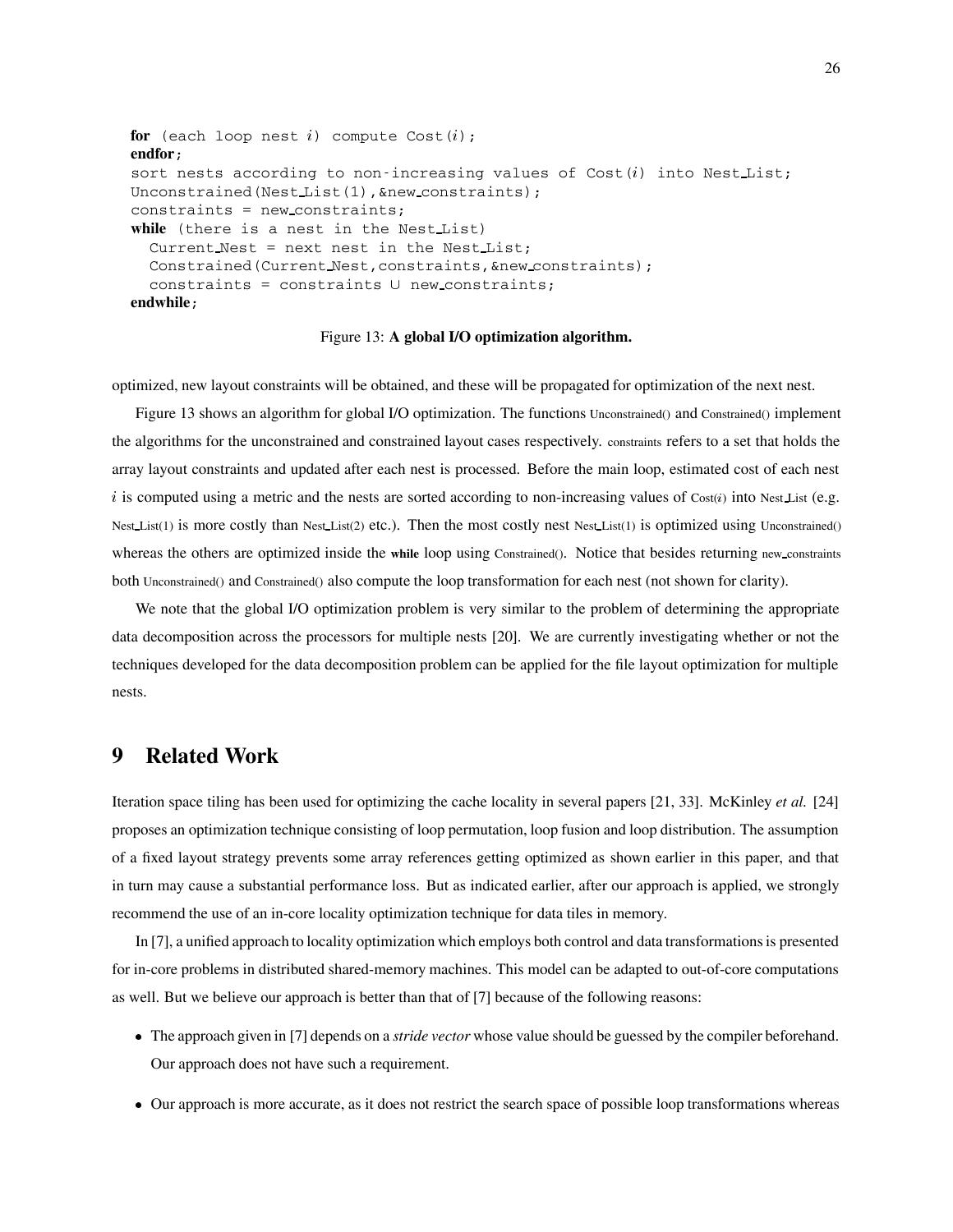the approach in [7] does.

 Our extension to multiple nests (global optimization) is also simpler than the one offered by [7] for global optimization, because we use the same algorithm for each nest.

In [16], the authors present a heuristic for optimizing out-of-core programs consisting of a single loop nest. In the future, we intend to implement the algorithms in [7] and [16], enhance them by a suitable memory allocation scheme for out-of-core computations and compare them with the approach presented in this paper on different programs.

Another compiler-directed optimization, prefetching, is used by [25] for caches and by [26] for main memories. We believe that the compiler-directed prefetch is complimentary to our work in the sense that once the I/O time is reduced by our optimization, the remaining I/O time can be hidden by prefetching.

There has been a few papers on out-of-core compilation. Some of them consider optimizing the performance of virtual memory (VM). The most notable work is from Abu-Sufah *et al.* [1], which deals with optimizations to enhance the locality properties of programs in a VM environment. Among the program transformations used are loop fusion, loop distribution and tiling (page indexing). It should be emphasized that in principle, our file layout determination scheme can be applied for optimizing the performance of the VM as well (by changing tile sizes to take the page size into account). Recently Malkawi *et.al.* [22] and Gornish *et.al.* [12] have proposed compiler based techniques to obtain good performance from memory hierarchy.

In [9], the functionality of a ViC<sup>\*</sup>, a compiler-like preprocessor for out-of-core  $C^*$  is described. Several compiler methods for out-of-core HPF programs are presented in [30] and [4]. In [27], compiler techniques to choreograph I/O for applications based on high-level programmer annotations are investigated. The techniques in [30] and [27] are specifically designed for parallel machines whereas our approach can also be used on uniprocessors. To our knowledge, non of the previous work on out-of-core computations considers the compiler-directed file layout transformations.

## **10 Conclusions**

The difficulty of efficiently handling out-of-core data limits the performance of supercomputers as well as the enormous potential of parallel machines. Since coding out-of-core version of a problem might be a very onerous task and virtual memory does not perform well in scientific programs, we believe that there is a need for compiler-directed explicit I/O approach for parallel architectures. Unfortunately, fixed layout strategies adopted by popular compilers prevent the potential spatial locality in files from being exploited.

In this paper, after discussing some important issues on out-of-core compilation, we presented a compiler algorithm to optimize the locality on files by changing the access pattern and file layouts. Our technique can easily be employed as a part of an out-of-core compilation framework like [9], [27] or [30]. An important characteristic of the approach is that it also optimizes the nests with arrays whose layouts are constrained. We show that this is important for global I/O optimization as well.

An area of future work is integrating this technique with the techniques designed to eliminate I/O costs originating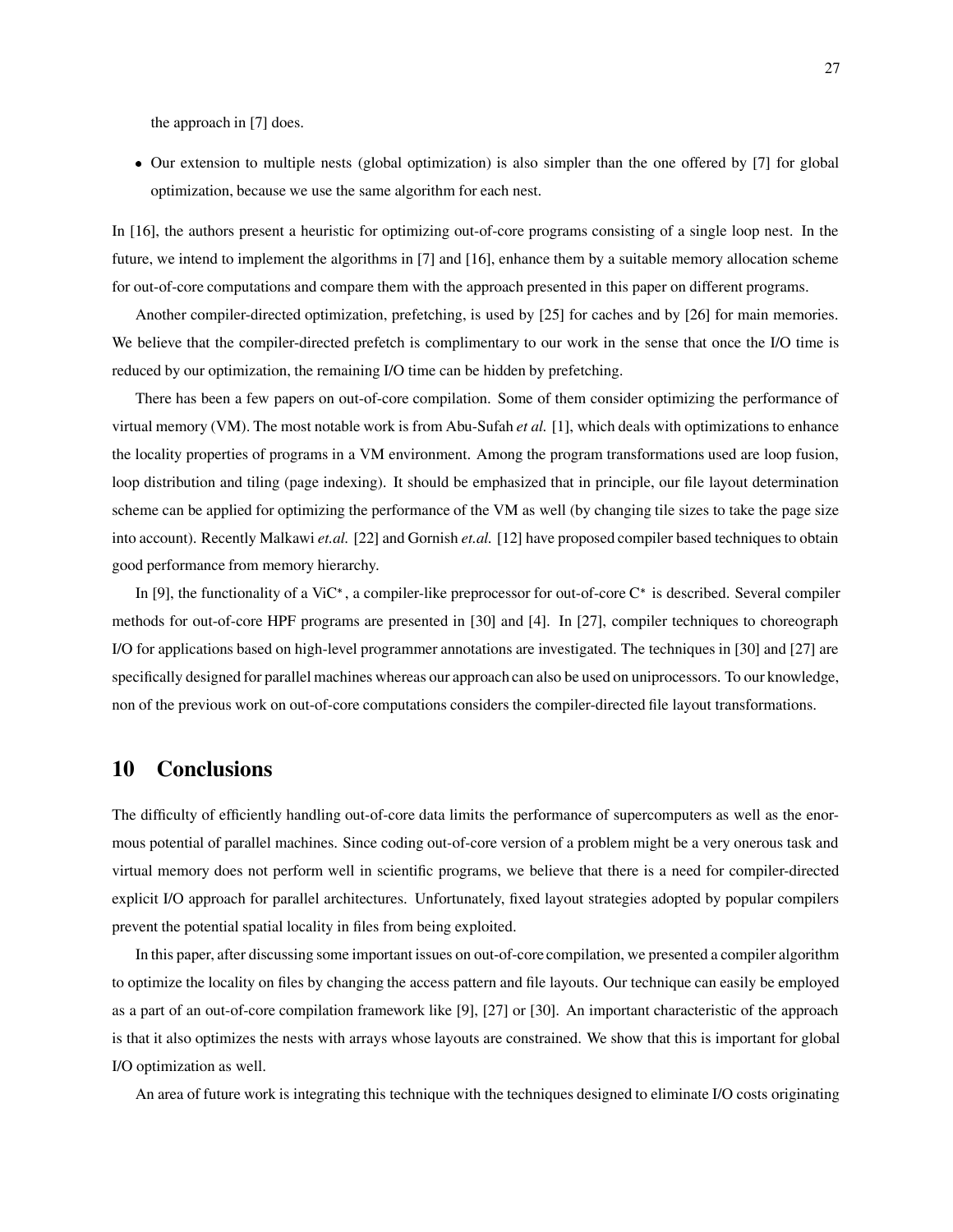from communication requirements of out-of-core parallel programs [4, 5, 6]. We also intend to employ the algorithm presented in this paper in in-core compilers, and investigate its effectiveness at determining memory layouts and in improving cache performance.

## **References**

- [1] W. Abu-Sufah, D. Kuck, and D. Lawrie. On the Performance Enhancement of Paging Systems Through Program Analysis and Transformations. *IEEE Transactions on Computers*, C-30(5):341–356, May 1981.
- [2] L. A. Belady. A Study of Replacement Algorithms for a Virtual Storage Computer. In *IBM Systems Journal*, 5 (1996), pages 78-101.
- [3] R. Bordawekar. Techniques for Compiling I/O Intensive Parallel Programs, Ph.D. Dissertation, ECE Dept., Syracuse University, Syracuse, NY, May 1996.
- [4] R. Bordawekar, A. Choudhary, and J. Ramanujam. Compilation and Communication Strategies for Out-of-core programs on Distributed Memory Machines. In *Journal of Parallel and Distributed Computing*, 38:(2), November, 1996.
- [5] R. Bordawekar, A. Choudhary, and J. Ramanujam. Automatic Optimization of Communication in Compiling Out-of-core Stencil Codes. In *Proc. 10th ACM International Conference on Supercomputiing,* Philadelphia, PA, May 1996.
- [6] R. Bordawekar, A. Choudhary, and J. Ramanujam. A Framework for Integrated Communication and I/O Placement. In *Proc. EUROPAR'96,* Lecture Notes in Computer Science, Springer-Verlag, August 1996.
- [7] M. Cierniak, and W. Li. Unifying Data and Control Transformations for Distributed Shared Memory Machines. Technical Report 542, Dept. of Computer Science, University of Rochester, NY, November 1994.
- [8] P. Corbett, D. Fietelson, S. Fineberg, Y. Hsu, B. Nitzberg, J. Prost, M. Snir, B. Traversat, and P. Wong. Overview of the MPI-IO parallel I/O interface, In *Proc. Third Workshop on I/O in Parallel and Distributed Systems*, IPPS'95, Santa Barbara, CA, April 1995.
- [9] T. H. Cormen, and A. Colvin. ViC\*: A Preprocessor for Virtual-Memory C\*. Dartmouth College Computer Science Technical Report PCS-TR94-243, November 1994.
- [10] T. H. Cormen, and D. Kotz. Integrating theory and practice in parallel file systems. In *Proceedings of the 1993 DAGS/PC Symposium*, pages 64-74, Hanover, NH, June 1993.
- [11] P.J. Denning. The Working Set Model for Program Behavior. In *Comm. of the ACM*, Vol. 11, No. 5, May 1968.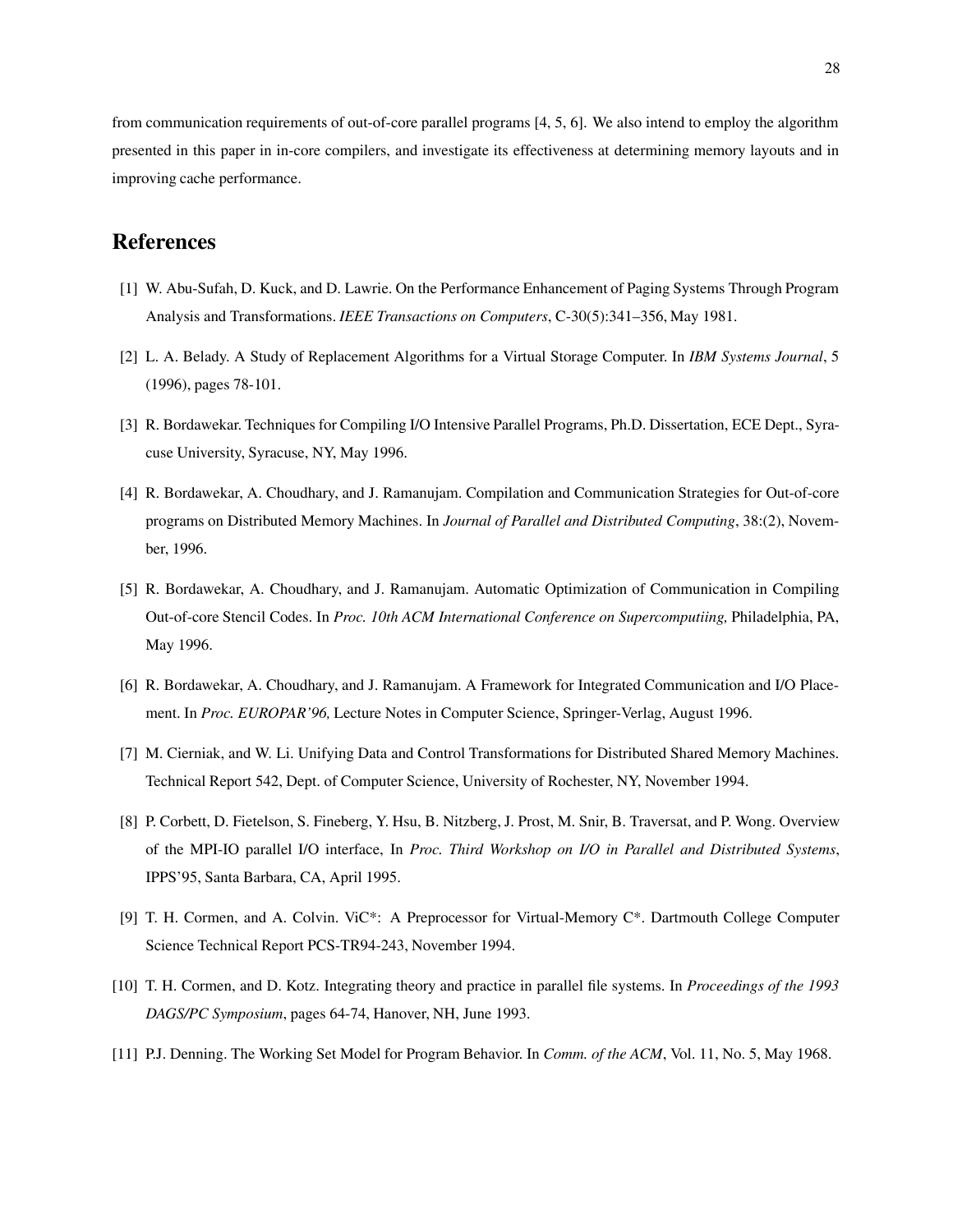- [12] E. Gornish, E. Granston, and A V. Veidenbaum. Compiler Directed Data Prefetching in Multiprocessors with Memory Hierarchies. In *Proc. ACM Int'l Conf. on Supercomputing*, pp 354–368, Amsterdam, The Netherlands, 1990.
- [13] S.Hiranandani, K.Kennedy, and C.Tseng. Compiling Fortran D for MIMD distributed-memory machines. In *Comm. of the ACM* 35,8, pages 66-80, Aug. 1992.
- [14] High Performance Computing and Communications: Grand Challenges 1993 Report. *A Report by the Committee on Physical,Mathematical and Engineering Sciences*, Federal Coordinating Council for Science, Engineering and Technology.
- [15] M. Kandemir, R. Bordawekar, A. Choudhary, and J. Ramanujam. A Unified Tiling Approach for Out-of-core Computations, *In the Sixth Workshop on Compilers for Parallel Computers*, December 1996.
- [16] M. Kandemir, R. Bordawekar, and A. Choudhary, Data Access Reorganizations in Compiling Out-of-Core Data Parallel Programs on Distributed Memory Machines. In *Proc. the Int'l. Parallel Processing Symposium (IPPS)*, pp 559–564, Geneva, Switzerland, April 1997.
- [17] C. Koelbel, D. Lovemen, R. Schreiber, G. Steele, and M.Zosel. *High Performance Fortran Handbook*. The MIT Press, 1994.
- [18] D. Kotz. Multiprocessor file system interfaces. In *Proceedings of the Second International Conference on Parallel and Distributed Information Systems*, pages 194-201, 1993.
- [19] D. Kotz. Disk-directed I/O for MIMD multiprocessors. In *Proceedings of the 1994 Symposium on Operating Systems Design and Implementation*, pages 61-74, November 1994.
- [20] U. Kremer. Automatic Data Layout for Distributed Memory Machines. Ph.D. thesis, Technical Report CRPC-TR95559-S, Center for Research on Parallel Computation, October 1995.
- [21] W. Li. Compiling for NUMA Parallel Machines, Ph.D. Thesis, Cornell University, Ithaca, NY, 1993.
- [22] M. Malkawi, and J. Patel. Compiler Directed Memory Management Policy for Numerical Programs. In *Proc. ACM Symposium on Operating Systems Principles (SOSP'85)*, 1985.
- [23] A. C. McKellar, and E. G. Coffman. The Organization of Matrices and Matrix Operations in a Paged Multiprogramming Environment, In *Comm. ACM* 12, 3 (March 1969), pages 153-165.
- [24] K. McKinley, S. Carr, and C.W. Tseng. Improving Data Locality with Loop Transformations. *ACM Transactions on Programming Languages and Systems,* 1996.
- [25] T. C. Mowry, M. S. Lam, and A. Gupta. Design and Evaluation of a Compiler Algorithm for Prefetching. In *Proc. Fifth International Conference on Architectural Support for Programming Languages and Operating Systems*, October, 1992.